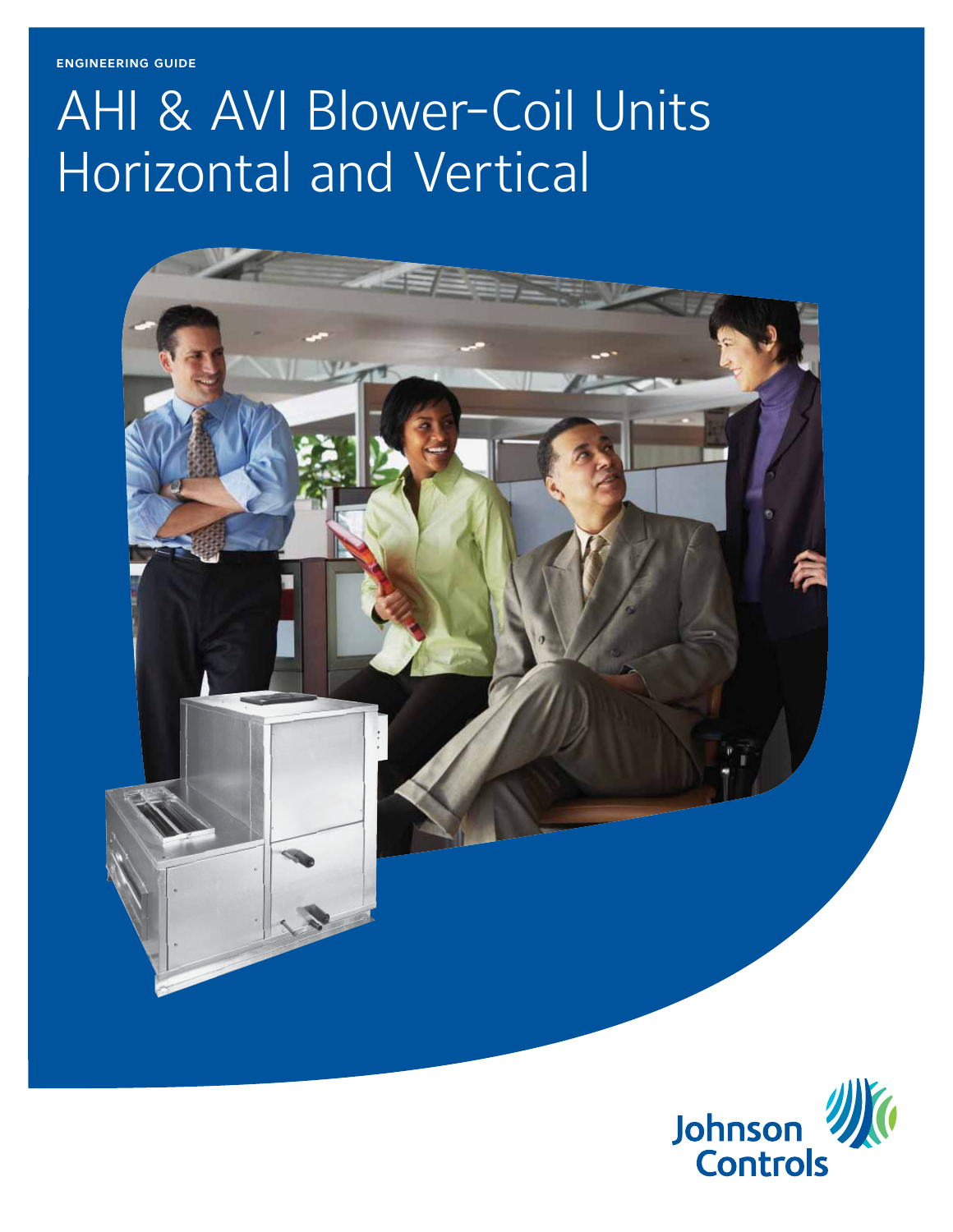### TABLE OF CONTENTS

### NOTES:

- Johnson Controls offers Web-Select®, the industry's first web-based rating and selection program for complete unit, coil and sound selection.
- See your representative or visit our website at www.johnsoncontrols.com for more information.
- Some drawings are not shown in this catalog.
- Drawings are not for installation purposes. • ETL Report Number 510580.
- MEA Number MEA 55-98-E applies to all units with any combination of chilled water or R-22 direct expansion coils and either hot water coils or electric heat.
- All data herein is subject to change without notice.





### FEATURES AND BENEFITS

### DESIGNED FOR MAXIMUM FLEXIBILITY

Both Horizontal and Vertical Belt Drive Blower Coils are designed to maximize flexibility of selection and installation.

The units will exceed the stringent quality standards of the institutional market, while remaining cost competitive in the light commercial segment of the market.

### COMPONENT OPTIONS

The extensive variety of standard options available on the AHI & AVI units are where you find the versatility to fit any HVAC system designer's needs.

Options include mixing boxes with standard low leak dampers, high efficiency filter sections for 2" prefilter and 4" final filter and blow thru electric heat with single point power connection. All Electric Heat units are listed with ETL as an assembly and carry the cETL label.

High Efficiency motors, starters, disconnects and fusing mean easier coordination between mechanical and electrical trades.

All AHI and AVI belt drive blower coils have the option of foil faced insulation.

### COIL OPTIONS

Coil options allow for 4 or 6 row cooling coils. Water coils have optional circuiting that can be used to reduce

Water Pressure Drop, which may also allow for pipe size reductions and lower material cost. Hot Water or Standard Steam coils may be placed in the Preheat or Reheat position.

### QUALITY PRODUCT

AHI and AVI belt drive blower coils are built from 18 gauge galvanized steel. This metal surpasses the ASTM 125 hour salt spray test for corrosion and rust. Standard insulation is 1 inch thick fiberglass, complying with UL 181 and NFPA 90A.

All units, with or without Electric Heat, are cETL listed and labeled. All wiring is in compliance with NEC, assuring safety and quality for the owner.

### LOWER INSTALLED COST

All AHI or AVI belt drive blower coils are shipped completely assembled, reducing field installation time and labor. All units are thoroughly inspected and tested prior to shipment, eliminating potential problems at startup. Motor wiring is brought to a junction box on the outside of the unit casing, reducing electrical hook-up time.

A wide variety of fan discharge configurations allow for increased flexibility and easier installation on the jobsite, resulting in cost reductions by eliminating expensive elbows, etc.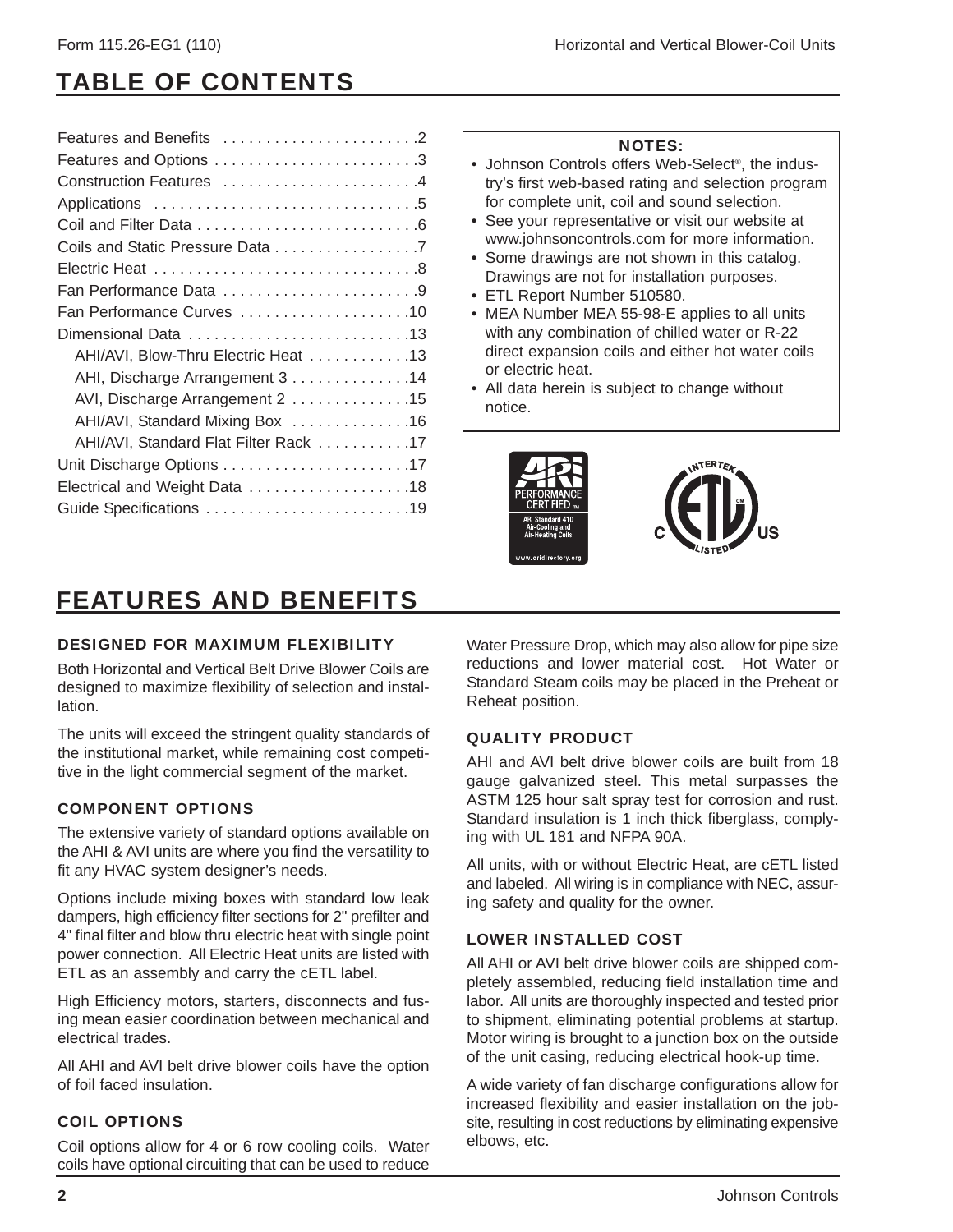### FEATURES AND OPTIONS

### STANDARD FEATURES

### **Construction**

- Galvanized steel cabinet construction, minimum 18 gauge
- 1" thick fiberglass insulation
- 1" supply duct collars
- Gasketed, removable access panels sized for easy handling
- IAQ Galvanized steel drain pan
- Left and right hand arrangement

### **Fan Assembly**

- Forward curved (double width, double inlet) fans
- Statically and dynamically balanced
- Solid steel shafting
- Ball bearings with a minimum design average life (L50) of 100,000 hours

### **Fan Motor and Drive**

- NEMA design ODP motors
- 1750 RPM single speed, 60 Hertz
- Single phase motors with inherent thermal protection
- Three phase motors
- Rigid mount adjustable motor base
- Standard cross section "V-belt" drive with 1.2 service factor
- Adjustable pitch motor pulley and fixed pitch blower pulley

### **Coils**

- Designed, manufactured and tested by Johnson **Controls**
- ARI 410 certified and labeled
- 1/2" O.D. seamless copper tubes
- High efficiency aluminum fin surface for optimizing heat transfer, pressure drop and carryover
- Mechanically expanded copper tubes leak tested to a minimum 450 PSIG air pressure under water
- Manual air vent plug on all water coils
- Copper ODM sweat connections
- 300 PSIG working pressure at 200°F
- Evaporator coils are factory sealed and charged with a minimum of 5 PSIG nitrogen or refrigerated dry air
- Refrigerant coils are provided with a fixed orifice distributor
- Steam coils rated at 15 PSIG maximum operating pressure at about 35°F
- 0.016" tube wall thickness (0.025" on steam)

### **Filters and Filter Rack**

- Hinged side access flat filter rack
- Standard size 2" nominal throwaway filters
- Filter rack designed to accept 2" filters

### **Electrical**

- Fan motor wired and terminated to J-Box
- All units cETL listed in compliance with UL/ANSI Standard 1995

### OPTIONAL FEATURES

### **Construction**

- IAQ (sloped) stainless steel drain pan with 1" MPT galvanized pipe outlet
- Galvanized steel drain pan
- External rubber-in-shear or spring type vibration isolators, hangers or floor mount
- Fan discharge arrangements
- Scrim reinforced foil faced insulation
- Hinged access panels with lift and turn fasteners
- Base rails with rigging slots factory assembled and installed
- Auxiliary (secondary) drain connections

### **Fan Motor and Drive**

- High efficiency motors
- TEFC motors

### **Coils**

- 3, 4 and 6 row chilled water or DX coils
- 1 and 2 row hot water or standard steam coils
- Heating coil in preheat or reheat position
- Coil connections opposite handing
- Stainless steel coil casings
- Automatic air vents on water coils
- Heat pump compatible cooling coils
- 0.025" tube wall thickness

### **Filters**

- 2" pleated filter
- Spare throwaway or pleated filters
- High efficiency filter rack with 2" and 4" filters

### **Inlet Damper Section**

- Factory assembled and installed
- Heavy gauge galvanized steel formed blade dampers
- Low leak dampers with extruded vinyl blade seals and flexible metal jamb seals
- Parallel blade operation
- Interconnecting damper linkage

#### **Electrical**

- Motor wiring on conduit
- Motor starter (contactor with overload for three phase; contactor for single phase), factory installed (mounted and wired)
- Door interlocking disconnect switch (non-fused)
- Hand off auto switch (HOA)
- Main fusing

#### **Electric Heat Section**

• Factory mounted electric heater with single point power connection, cETL listed as an assembly (see page 8)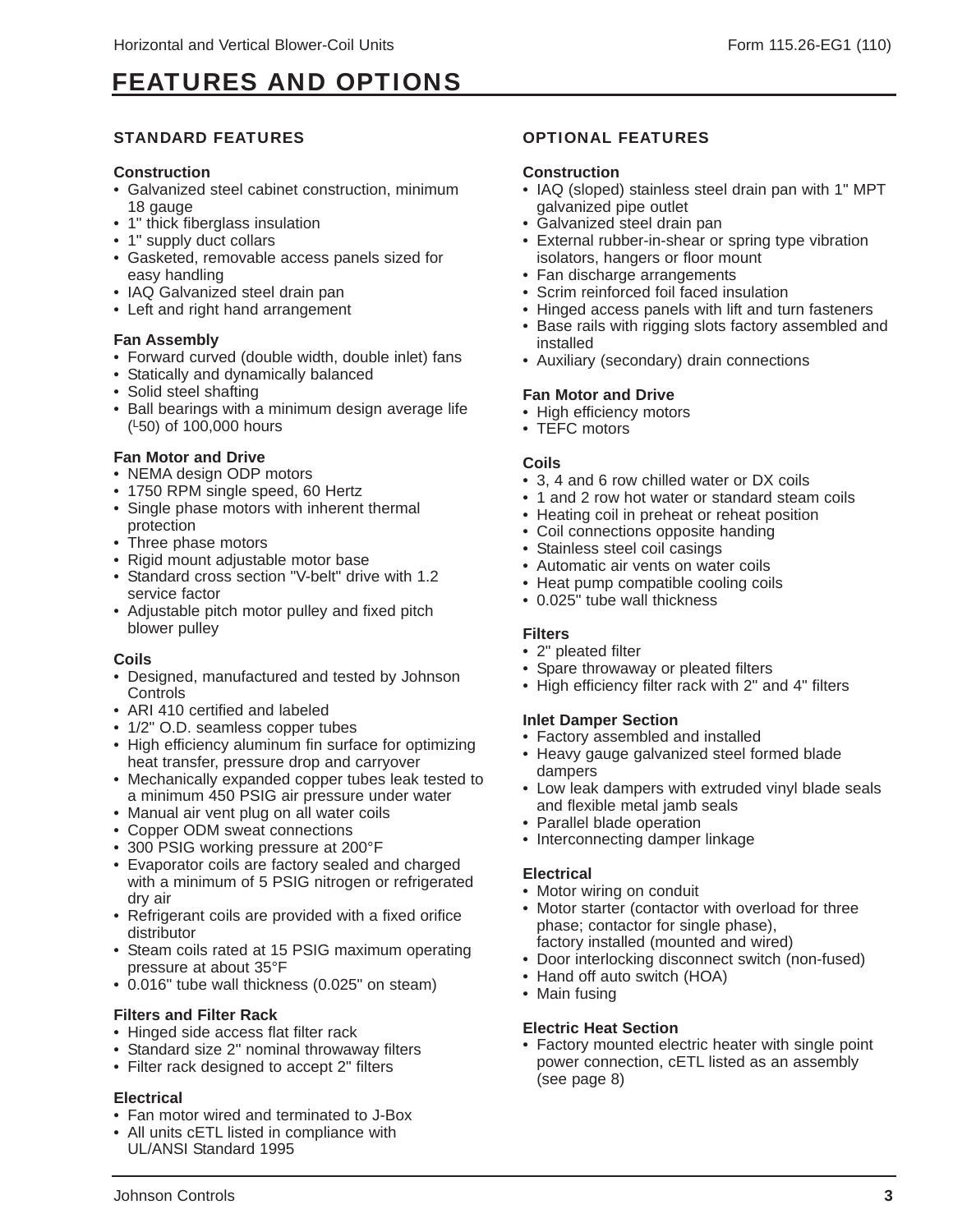### CONSTRUCTION FEATURES

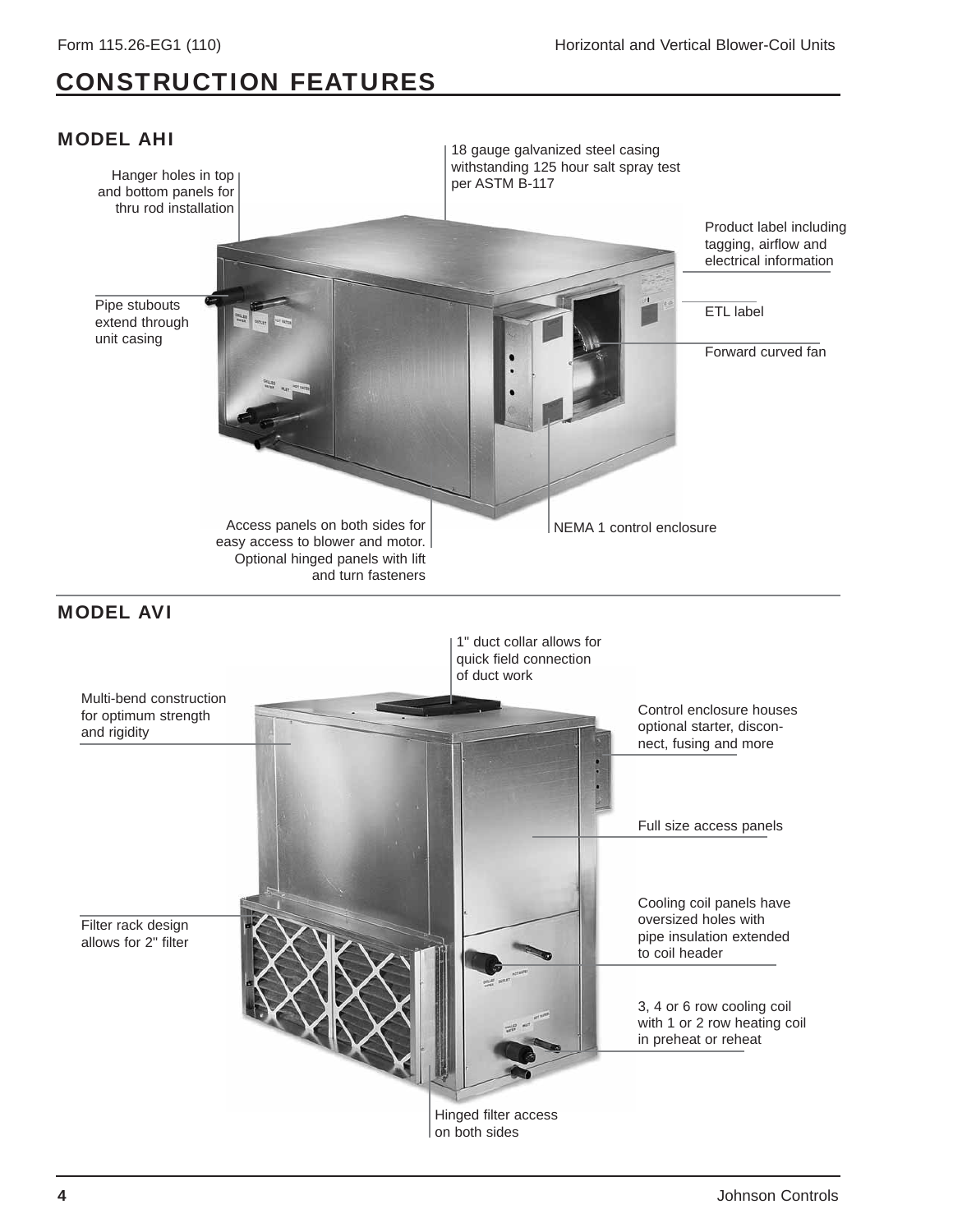### APPLICATIONS

### APPLICATION CONSIDERATIONS

Model AHI & AVI Belt Drive Blower Coils offer a wide range of application flexibility, while maintaining a simple, easy to install unit design. These units are intended to provide comfort cooling and heating within a small footprint. They may be applied in many types of building structures including schools, office buildings, hospitals, condominiums, assisted living facilities, apartments or stores. Applications can be constant or variable volume.

There are many applications the AHI & AVI product can be utilized. Some examples are listed below.

### **Constant volume applications:**

- Two-pipe hydronic system for cooling and/or heating
- Two-pipe hydronic cooling system with electric heat
- Four-pipe system with dedicated heating and cooling coils
- Direct Expansion (DX) split systems with hydronic heat
- Direct Expansion (DX) split systems with electric heat

### **Variable volume applications:**

- Two-pipe hydronic system for cooling and/or heating.
- Two-pipe hydronic cooling system with electric heat.
- Four-pipe system with dedicated heating and cooling coils.

### ACOUSTICS

Control of noise within both occupied and unoccupied spaces has become increasingly important to designers and building owners/occupants. Proper consideration must be given to placement of indoor air conditioning units, particularly in the occupied space. Inherent flexibility of the fan and coil combination in the vertical configuration allows application in sound-sensitive areas. In such instances, a fan running at a low speed with a high capacity coil normally yields satisfactory results. It also may be desirable to select a larger nominal capacity unit and operate it at a less than nominal airflow for further acoustic benefit.

Three phase motors are recommended for soundsensitive applications to avoid potential single phase motor hum. Unit operation in the stall region of the fan curve is not recommended since it may cause unsatisfactory noise levels and excessive unit vibration.

### INSTALLATION

These floor mounted or ceiling hung units can be installed with external vibration isolation on a base rail (AHI or AVI) or hanger rods (AHI only) at the corner points. This requires flex connections at the corner brackets, ductwork, electrical connections and piping connections. One of the most important and basic IAQ issues is condensate management. The first step to trouble-free operation is proper installation. It is very important that the unit be mounted high enough so that the condensate drain from the unit may be properly trapped. Please refer to the AHI & AVI IOM Manual at www.johnsoncontrols.com for specifics on this issue. As with all HVAC systems, these units should be installed according to all applicable ASHRAE standards, SMAC-NA and local code requirements.

### OPERATING LIMITATIONS

Units must not be operated above maximum fan speed or unit airflow as listed in the Fan Performance section of this catalog. Unit operation at greater than maximum fan speed could drastically reduce bearing life and may result in a catastrophic wheel failure. Operating at greater than the maximum allowable airflow in the cooling mode may result in unsatisfactory operation due to moisture carry over from the coil. In addition, it is often not economical to operate a unit at its maximum fan speed due to the greater motor power requirements.

Units with electric heat should not be operated with leaving air temperature greater than 104°F (40°C), to prevent excessive leaving air temperatures and electric heat limit trips. A hydronic (or steam) coil and electric heat should not be operated simultaneously to prevent excessive leaving air temperatures and limit trips. Electric heat units are equipped with a high limit lockout switch that disables the electric heater if the temperature of the hydronic coil is greater than 104°F (40°C).

Water coils must not be operated above a fluid velocity of 8 ft./sec. to reduce the possibility of velocity induced erosion and flow noise. Water coils must not be operated below a fluid velocity of 1 ft./sec. to prevent degraded coil performance caused by laminar flow. These high or low fluid flow rates may not be included in the ARI coil certification.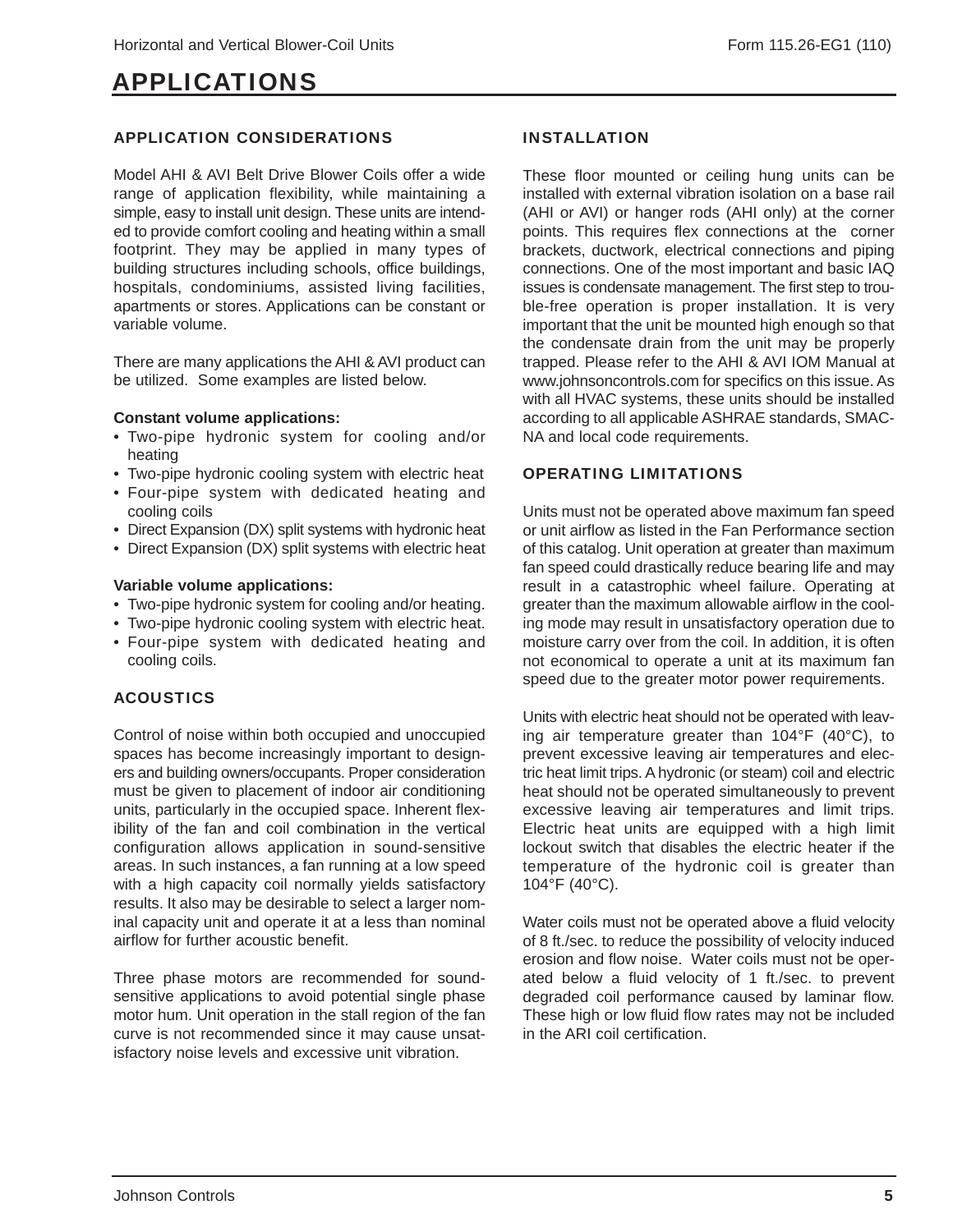### COIL AND FILTER DATA

| <b>UNIT</b><br><b>SIZE</b> | <b>COIL FACE AREA</b> | <b>2" FLAT FILTERS</b><br>(QUANTITY) and SIZE                            | <b>FILTER FACE</b><br><b>AREA</b> |
|----------------------------|-----------------------|--------------------------------------------------------------------------|-----------------------------------|
| 08                         | $2.1$ [0.20]          | $(1)$ 16 x 20 x 2 [406 x 508 x 51]                                       | $2.2$ [0.20]                      |
| 12                         | $2.7$ [0.25]          | $(1)$ 16 x 25 x 2 [406 x 635 x 51]                                       | $2.8$ [0.26]                      |
| 16                         | $3.5$ [0.33]          | $(2)$ 16 x 20 x 2 [406 x 508 x 51]                                       | 4.4 $[0.41]$                      |
| <b>20</b>                  | $4.9$ [0.46]          | $(1)$ 16 x 20 x 2 [406 x 508 x 51]<br>$(1)$ 16 x 25 x 2 [406 x 635 x 51] | $5.0$ [0.46]                      |
| 30                         | $6.5$ [0.60]          | $(2)$ 16 x 25 x 2 [406 x 635 x 51]<br>$(1)$ 20 x 25 x 2 [508 x 635 x 51] | $9.0$ [0.84]                      |
| 40                         | 8.4 [0.78]            | $(3)$ 20 x 25 x 2 [508 x 635 x 51]                                       | 10.4 [0.97]                       |

### COIL AND FILTER DATA

#### **NOTES:**

1. Standard filters are 2" throwaway.

2. Filter sizes are nominal and standard size, measured in inches [millimeters].

3. Coil and filter face areas are measured in square feet [square meters].

4. Cooling and heating coils have same face area.

|             |            |                |              |            |            |        |        | <b>COIL TYPE</b> |        |        |             |        |                    |        |        |
|-------------|------------|----------------|--------------|------------|------------|--------|--------|------------------|--------|--------|-------------|--------|--------------------|--------|--------|
| <b>UNIT</b> |            |                | <b>WATER</b> |            |            |        |        | <b>STEAM</b>     |        |        |             |        | <b>REFRIGERANT</b> |        |        |
| <b>SIZE</b> | 1          | $\overline{2}$ | 3            | 4          | 6          |        | 1 ROW  |                  | 2 ROW  |        | 3 ROW       |        | 4 ROW              |        | 6 ROW  |
|             | <b>ROW</b> | <b>ROW</b>     | <b>ROW</b>   | <b>ROW</b> | <b>ROW</b> | STM.   | COND.  | STM.             | COND.  | LIQ.   | <b>SUCT</b> | LIQ.   | SUCT.              | LIQ.   | SUCT.  |
| 08          | 5/8"       | 5/8"           | 7/8"         | 7/8"       | 7/8"       | 1/8"   | 7/8"   | 1/8"             | 7/8"   | 5/8    | 5/8         | 5/8"   | 5/8"               | 5/8"   | 5/8"   |
|             | $[16]$     | [16]           | $[22]$       | $[22]$     | $[22]$     | [29]   | $[22]$ | $[29]$           | $[22]$ | [16]   | [16]        | $[16]$ | [16]               | $[16]$ | $[16]$ |
| 12          | 5/8"       | 5/8"           | 7/8"         | 7/8"       | 7/8"       | 1/8"   | 7/8"   | 11/8"            | 7/8"   | 5/8    | 7/8         | 5/8"   | 7/8"               | 5/8"   | 7/8"   |
|             | [16]       | [16]           | [22]         | $[22]$     | $[22]$     | [29]   | $[22]$ | [29]             | $[22]$ | [16]   | [22]        | $[16]$ | [22]               | $[16]$ | $[22]$ |
| 16          | 5/8"       | 7/8"           | 7/8"         | 7/8"       | 1/8"       | 1/8"   | 7/8"   | 3/8"             | 11/8"  | 5/8    | 7/8         | 5/8"   | 7/8"               | 5/8"   | 7/8"   |
|             | $[16]$     | $[22]$         | $[22]$       | $[22]$     | [29]       | [29]   | $[22]$ | [35]             | [29]   | [16]   | $[22]$      | $[16]$ | $[22]$             | $[16]$ | $[22]$ |
| 20          | 5/8"       | 7/8"           | 11/8         | 1/8"       | 1/8"       | 3/8"   | 11/8"  | 3/8"             | 11/8"  | 5/8    | 7/8         | 5/8"   | 7/8"               | 5/8"   | 7/8"   |
|             | $[16]$     | $[22]$         | $[29]$       | $[29]$     | $[29]$     | $[35]$ | [29]   | $[35]$           | [29]   | [16]   | $[22]$      | $[16]$ | $[22]$             | $[16]$ | $[22]$ |
| 30          | 7/8"       | 1/8"           | 11/8         | 1/8"       | 3/8"       | 5/8"   | 11/8"  | 5/8"             | 11/8"  | 5/8    | 11/8        | 5/8"   | 1/8"               | 5/8"   | 1/8"   |
|             | $[22]$     | [29]           | [29]         | [29]       | [35]       | $[41]$ | [29]   | $[41]$           | [29]   | $[16]$ | [29]        | $[16]$ | $[29]$             | $[16]$ | $[29]$ |
| 40          | 1/8"       | 3/8"           | 13/8         | 3/8"       | 5/8"       | 21/8"  | 3/8"   | 21/8"            | 13/8"  | 5/8    | 11/8        | 5/8"   | 1/8"               | 7/8"   | 3/8"   |
|             | [29]       | [35]           | $35$         | [35]       | [41]       | [54]   | 35     | [54]             | $[35]$ | [16]   | [29]        | [16]   | [29]               | $[22]$ | $[35]$ |

### NOMINAL COIL CONNECTION SIZES

#### **NOTES:**

1. Water coils are based on Standard GPM Circuiting. Consult factory for applications requiring special circuiting.

2. For other selections, refer to Web-Select®.

3. Refrigerant coil connection sizes for single circuit coils and may vary with application. Contact factory for double circuit coils.

4. All dimensional data is outside diameter (O.D.), measured in inches [millimeters].

5. See page 3 for a list of standard and optional features of coils.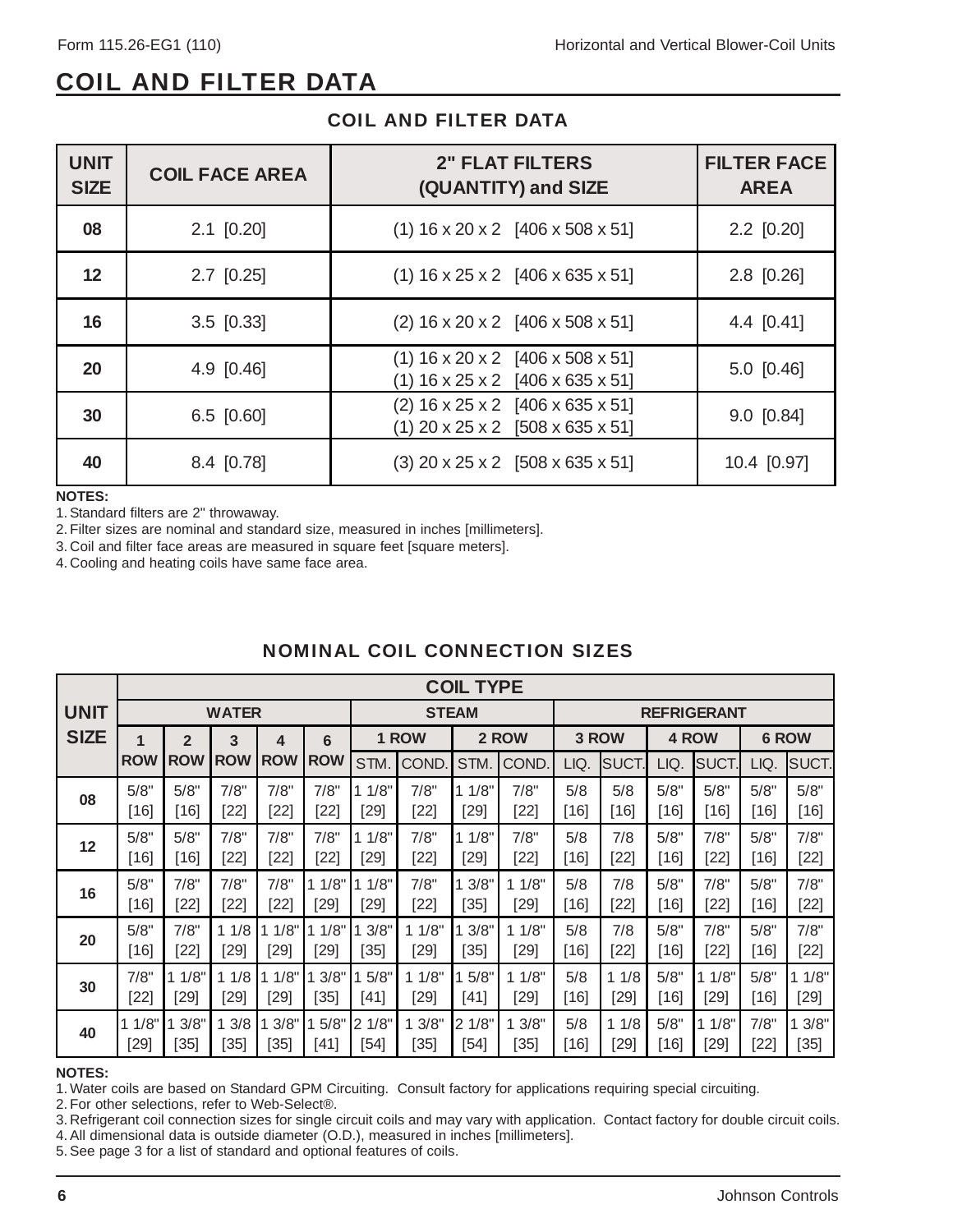### COILS AND STATIC PRESSURE DATA

### COILS

Johnson Controls manufactures hot water, chilled water and direct expansion (DX) coils for specific application with all Model AHI and AVI blower coils. ARI 410 certified and labeled, and strict on-site inspection before, during, and after installation guarantees the highest quality and performance available.

### STANDARD FEATURES

- Designed, manufactured and tested by Johnson Controls
- ARI 410 certified and labeled
- 1/2" O.D. seamless copper tubes
- High efficiency aluminum fin surface for optimizing heat transfer, pressure drop and carryover
- Mechanically expanded copper tubes leak tested to a minimum 450 PSIG air pressure under water
- Manual air vent plug on all water coils
- Copper ODM sweat connections
- 300 PSIG working pressure at 200°F
- Evaporator coils are factory sealed and charged with a minimum of 5 PSIG nitrogen or refrigerated dry air
- Refrigerant coils are provided with a fixed orifice distributor
- Steam coils rated at 15 PSIG maximum operating pressure at about 35°F
- 0.016" tube wall thickness (0.025" on steam)

#### OPTIONAL FEATURES

- Stainless steel coil casings
- Automatic air vents on water coils
- Heat pump compatible cooling coils
- 0.025" tube wall thickness

| <b>UNIT</b><br><b>SIZE</b> | <b>NOMINAL</b><br><b>CFM</b> | <b>CABINET</b> | <b>FILTER</b><br>$T/A$ )<br>(2" |       |       | <b>INLET</b><br><b>DAMPER</b><br><b>SECTION</b> | <b>ELECTRIC</b><br><b>HEAT</b><br><b>SECTION</b> |              |      |      |
|----------------------------|------------------------------|----------------|---------------------------------|-------|-------|-------------------------------------------------|--------------------------------------------------|--------------|------|------|
|                            |                              |                |                                 | 1 ROW | 2 ROW | 3 ROW                                           | 4 ROW                                            | <b>6 ROW</b> |      |      |
| 08                         | 800                          | 0.09           | 0.25                            | 0.05  | 0.10  | 0.23                                            | 0.31                                             | 0.47         | 0.04 | 0.05 |
| 12                         | 1200                         | 0.09           | 0.25                            | 0.06  | 0.12  | 0.29                                            | 0.39                                             | 0.58         | 0.06 | 0.05 |
| 16                         | 1600                         | 0.10           | 0.25                            | 0.06  | 0.13  | 0.30                                            | 0.40                                             | 0.60         | 0.09 | 0.05 |
| 20                         | 2000                         | 0.11           | 0.25                            | 0.06  | 0.11  | 0.26                                            | 0.35                                             | 0.52         | 0.05 | 0.05 |
| 30                         | 3000                         | 0.14           | 0.25                            | 0.07  | 0.13  | 0.31                                            | 0.41                                             | 0.61         | 0.08 | 0.05 |
| 40                         | 4000                         | 0.16           | 0.25                            | 0.07  | 0.14  | 0.32                                            | 0.43                                             | 0.64         | 0.07 | 0.05 |

### COMPONENT STATIC PRESSURE LOSS – INCHES W.G.

#### **NOTES:**

1. All static pressures are at nominal CFM.

2. Coil static pressure for standard coil, 10FPI at 80/67 EAT and 45° EWT with 10° rise.

3. For 8, 12 or 14 FPI, refer to Web-Select®.

4. Filter static pressure based on 50% loaded filter.

5. If pleated filters are used in lieu of throwaway, the filter static pressure loss is 0.35.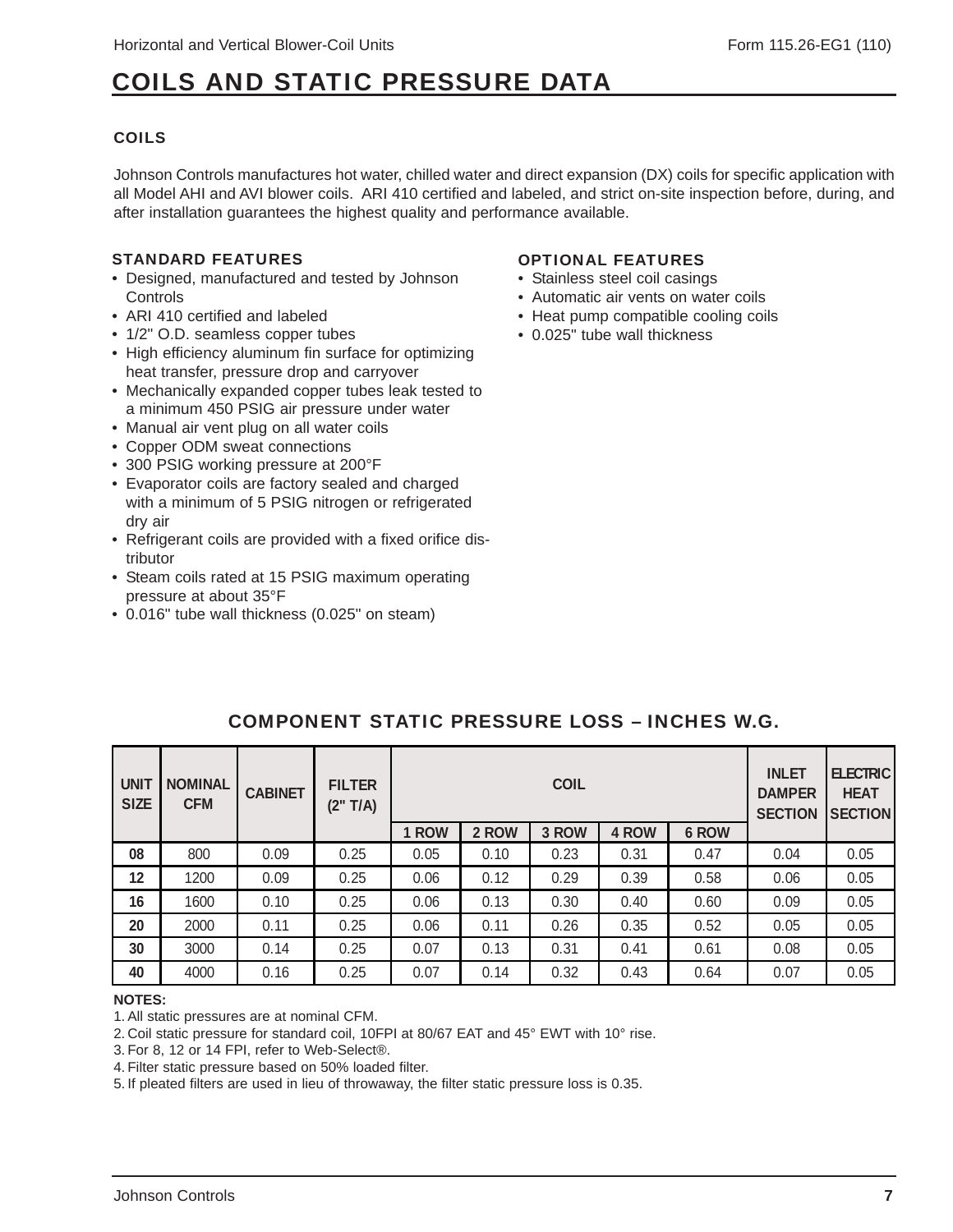### ELECTRIC HEAT

### STANDARD FEATURES

- Flanged construction for direct unit mounting, in blow thru configuration
- Listed for zero clearance installation
- Meets National Electrical Code requirements
- Ni-Chrome wire in ceramic insulators
- Stainless steel element terminals and hardware
- Element support brackets on maximum 3 1/2" centers
- Solid cover with continuous full height hinge
- Overtemperature protection
- All internal wiring rated for 105°C minimum
- Airflow switch
- Incoming line power distribution block
- cETL Listed in compliance with UL/ANSI Standard 1995
- Single point power connection
- Heater factory mounted to unit with cETL listing as an assembly

### OPTIONAL FEATURES

- Main incoming power disconnect (non-fused)
- Fusing (main)
- Magnetic contactors wired for disconnecting operation
- Fan control package with heater interlock contacts (required for single point power connection)



Side View **Front View** 



**Blow Thru** (installed on unit discharge)

| <b>HEATER AMP CALCULATION</b>        |      |  |  |  |  |  |  |  |  |  |
|--------------------------------------|------|--|--|--|--|--|--|--|--|--|
| <b>AMPs per kW</b><br><b>VOLTAGE</b> |      |  |  |  |  |  |  |  |  |  |
| 115/1                                | 8.70 |  |  |  |  |  |  |  |  |  |
| 208/1                                | 4.81 |  |  |  |  |  |  |  |  |  |
| 230/1                                | 4.35 |  |  |  |  |  |  |  |  |  |
| 277/1                                | 3.61 |  |  |  |  |  |  |  |  |  |
| 208/3                                | 2.78 |  |  |  |  |  |  |  |  |  |
| 230/3                                | 2.51 |  |  |  |  |  |  |  |  |  |
| 460/3                                | 1.26 |  |  |  |  |  |  |  |  |  |
| 575/3                                | 1.00 |  |  |  |  |  |  |  |  |  |

### **ELECTRICAL CALCULATIONS INFORMATION**

- 1. Contact your local Johnson Controls sales office.
- 2. Non-Fused Door Interlock Disconnect Switch shall be sized according to MCA.
- 3. Main Fusing shall be sized according to MOP.

|                  |              |                         |      |      |      |      |      |                  | <b>ELECTRIC HEAT KW LIMITS</b> |      |      |      |      |            |
|------------------|--------------|-------------------------|------|------|------|------|------|------------------|--------------------------------|------|------|------|------|------------|
|                  |              | <b>UNIT VOLTAGE AND</b> |      |      |      |      |      | <b>Unit Size</b> |                                |      |      |      |      |            |
|                  | <b>PHASE</b> |                         | 08   |      | 12   |      | 16   |                  | 20                             |      | 30   |      | 40   |            |
|                  |              |                         | Min  | Max  | Min  | Max  | Min  | Max              | Min                            | Max  | Min  | Max  | Min  | <b>Max</b> |
|                  | 115          | kW                      | 3    | 5    | 3    | 5    | 3    | 5                | 4                              | 5    |      |      |      |            |
|                  |              | <b>AMP<sub>S</sub></b>  | 26.1 | 43.5 | 26.1 | 43.5 | 26.1 | 43.5             | 34.8                           | 43.5 |      |      |      |            |
| hase             | 208          | kW                      | 3    | 9    | 3    | 9    | 3    | 9                | 4                              | 9    | 6    | 9    | 7    | 9          |
| $\sim$<br>Single |              | <b>AMPs</b>             | 14.4 | 43.3 | 14.4 | 43.3 | 14.4 | 43.3             | 19.2                           | 43.3 | 28.8 | 43.3 | 33.7 | 43.3       |
|                  | 230          | kW                      | 3    | 11   | 3    | 11   | 3    | 11               | 4                              | 11   | 6    | 11   |      | 11         |
|                  |              | <b>AMPs</b>             | 13.0 | 47.8 | 13.0 | 47.8 | 13.0 | 47.8             | 17.4                           | 47.8 | 26.1 | 47.8 | 30.4 | 47.8       |
|                  | 277          | <b>kW</b>               | 3    | 13   | 3    | 13   | 3    | 13               | 4                              | 13   | 6    | 13   | 7    | 13         |
|                  |              | <b>AMP<sub>S</sub></b>  | 10.8 | 46.9 | 10.8 | 46.9 | 10.8 | 46.9             | 14.4                           | 46.9 | 21   | 46.9 | 25.3 | 46.9       |
|                  | 208          | <b>kW</b>               | 3    | 13   | 3    | 16   | 3    | 16               | 4                              | 16   | 4    | 16   |      | 16         |
|                  |              | <b>AMPs</b>             | 8.3  | 36.1 | 8.3  | 44.4 | 8.3  | 44.4             | 11.1                           | 44.4 | 11.1 | 44.4 | 19.4 | 44.4       |
| hase             | 230          | <b>kW</b>               | 3    | 13   | 3    | 18   | 3    | 18               | 4                              | 18   | 4    | 18   | 7    | 18         |
| $\Omega$         |              | <b>AMPs</b>             | 7.5  | 32.6 | 7.5  | 45.2 | 7.5  | 45.2             | 10.0                           | 45.2 | 10.0 | 45.2 | 17.6 | 45.2       |
|                  | 460          | <b>kW</b>               | 3    | 13   | 3    | 20   | 3    | 20               | 4                              | 26   | 4    | 26   |      | 38         |
| Three            |              | <b>AMPs</b>             | 3.8  | 16.3 | 3.8  | 25.1 | 3.8  | 25.1             | 5.0                            | 32.6 | 5.0  | 32.6 | 8.8  | 47.7       |
|                  | 575          | <b>kW</b>               | 3    | 13   | 3    | 20   | 3    | 20               | 4                              | 26   | 4    | 26   | 7    | 46         |
|                  |              | <b>AMPs</b>             | 3.0  | 13.1 | 3.0  | 20.1 | 3.0  | 20.1             | 4.0                            | 26.1 | 4.0  | 26.1 | 7.0  | 46.2       |

#### **NOTES:**

- 1. Factory certified submittals available upon request.
- 2. Standard heater kW limits are maximum per unit size and voltage.
- 3. Heater should be sized for a maximum leaving air temperature of 104°F.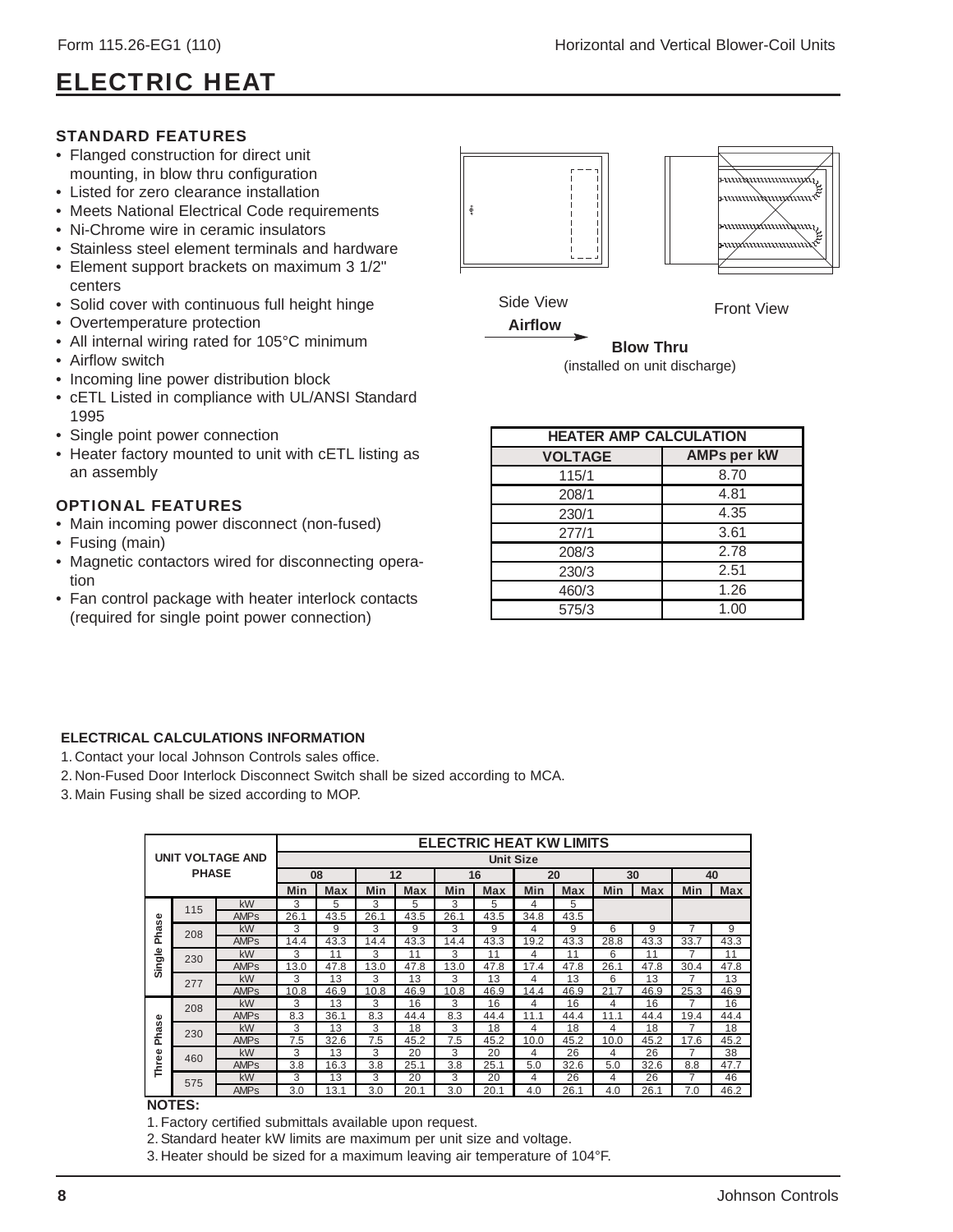### FAN PERFORMANCE DATA

FORWARD CURVED FAN PERFORMANCE DATA

| <b>TSP</b>               | <b>Unit Size</b>      | 08                       |                |       |      |      |                          |                          | 12   |                          |      | 16                       |                          |                          |      |      |
|--------------------------|-----------------------|--------------------------|----------------|-------|------|------|--------------------------|--------------------------|------|--------------------------|------|--------------------------|--------------------------|--------------------------|------|------|
| [in-wq]                  | <b>Actual CFM</b>     | 600                      | 700            | 800   | 900  | 1000 | 1000                     | 1100                     | 1200 | 1300                     | 1400 | 1400                     | 1500                     | 1600                     | 1700 | 1800 |
| 2.4                      | <b>RPM</b>            | ٠                        | ä,             | ٠     | ٠    | 1746 | ÷                        |                          | ä,   | $\overline{\phantom{a}}$ | 1710 |                          |                          |                          |      | ٠    |
|                          | <b>BHP</b>            | ٠                        | $\blacksquare$ | ٠     | ٠    | 0.70 | ٠                        | $\blacksquare$           | ٠    | ٠                        | 1.02 | $\blacksquare$           | $\blacksquare$           | ٠                        | ٠    | ٠    |
| 2.2                      | <b>RPM</b>            | ٠                        | $\blacksquare$ | ٠     | 1670 | 1674 | ٠                        | $\overline{\phantom{a}}$ | ٠    | 1638                     | 1638 | $\blacksquare$           | $\overline{\phantom{a}}$ | $\blacksquare$           | ٠    | 1415 |
|                          | <b>BHP</b>            | ٠                        | ٠              | ۰     | 0.57 | 0.65 | ٠                        | ٠                        | ٠    | 0.87                     | 0.95 | $\overline{\phantom{a}}$ | ٠                        | ٠                        |      | 1.08 |
| 2.0                      | <b>RPM</b>            | ٠                        | ٠              | ٠     | 1594 | 1598 | ٠                        | $\overline{\phantom{a}}$ | ٠    | 1561                     | 1568 | $\blacksquare$           | $\overline{\phantom{a}}$ | $\overline{\phantom{a}}$ | 1349 | 1353 |
|                          | <b>BHP</b>            | ٠                        | ٠              | ۰     | 0.52 | 0.59 | ٠                        | ٠                        | ٠    | 0.79                     | 0.88 | ٠                        | ٠                        |                          | 0.92 | 0.99 |
| 1.8                      | <b>RPM</b>            | ٠                        | ٠              | 1510  | 1514 | 1524 |                          | $\overline{\phantom{a}}$ | 1481 | 1485                     | 1494 |                          | ٠                        | 1279                     | 1283 | 1287 |
|                          | <b>BHP</b>            | ٠                        | ٠              | 0.41  | 0.47 | 0.55 | ٠                        |                          | 0.66 | 0.73                     | 0.81 | $\overline{\phantom{a}}$ |                          | 0.78                     | 0.84 | 0.91 |
| 1.6                      | <b>RPM</b>            | ٠                        | ٠              | 1425  | 1430 | 1446 | ä,                       | 1397                     | 1397 | 1406                     | 1415 |                          | 1206                     | 1210                     | 1214 | 1218 |
|                          | <b>BHP</b>            | ٠                        | ٠              | 0.37  | 0.43 | 0.50 | $\overline{\phantom{a}}$ | 0.53                     | 0.59 | 0.66                     | 0.74 |                          | 0.65                     | 0.70                     | 0.76 | 0.82 |
| 1.4                      | <b>RPM</b>            | $\blacksquare$           | 1331           | 1335  | 1347 | 1366 | $\sim$                   | 1306                     | 1314 | 1323                     | 1335 | 1128                     | 1132                     | 1136                     | 1140 | 1149 |
|                          | <b>BHP</b>            | $\overline{\phantom{a}}$ | 0.28           | 0.33  | 0.39 | 0.45 | ٠                        | 0.47                     | 0.53 | 0.60                     | 0.67 | 0.53                     | 0.58                     | 0.63                     | 0.68 | 0.75 |
| 1.2                      | <b>RPM</b>            | $\blacksquare$           | 1235           | 1242  | 1259 | 1283 | 1209                     | 1216                     | 1225 | 1236                     | 1249 | 1048                     | 1052                     | 1057                     | 1067 | 1077 |
|                          | <b>BHP</b>            | ٠                        | 0.24           | 0.29  | 0.34 | 0.40 | 0.37                     | 0.42                     | 0.47 | 0.53                     | 0.59 | 0.46                     | 0.51                     | 0.55                     | 0.61 | 0.67 |
| 1.0                      | <b>RPM</b>            | 1125                     | 1129           | 1145  | 1168 | 1200 | 1109                     | 1118                     | 1130 | 1144                     | 1163 | 962                      | 969                      | 979                      | 988  | 1002 |
|                          | <b>BHP</b>            | 0.17                     | 0.21           | 0.25  | 0.30 | 0.36 | 0.32                     | 0.36                     | 0.41 | 0.47                     | 0.53 | 0.40                     | 0.44                     | 0.49                     | 0.54 | 0.60 |
| 0.8                      | <b>RPM</b>            | 1009                     | 1022           | 1044  | 1075 | 1113 | 1002                     | 1014                     | 1030 | 1049                     | 1073 | 872                      | 882                      | 895                      | 909  | 923  |
|                          | <b>BHP</b>            | 0.14                     | 0.17           | 0.21  | 0.26 | 0.32 | 0.26                     | 0.31                     | 0.35 | 0.40                     | 0.47 | 0.34                     | 0.38                     | 0.42                     | 0.47 | 0.52 |
| 0.6                      | <b>RPM</b>            | 884                      | 906            | 939   | 979  | 1024 | 885                      | 903                      | 926  | 951                      | 984  | 777                      | 791                      | 806                      | 822  | 838  |
|                          | <b>BHP</b>            | 0.11                     | 0.14           | 0.18  | 0.22 | 0.28 | 0.21                     | 0.25                     | 0.30 | 0.35                     | 0.41 | 0.28                     | 0.32                     | 0.36                     | 0.40 | 0.45 |
| <b>FAN SIZE</b><br>0904R |                       |                          |                | 0906R |      |      |                          | 1008R                    |      |                          |      |                          |                          |                          |      |      |
|                          | <b>COIL FACE AREA</b> |                          |                | 2.1   |      |      |                          |                          | 2.7  |                          |      |                          |                          | 3.5                      |      |      |
|                          | FPM @ CFM             | 286                      | 333            | 381   | 429  | 476  | 370                      | 407                      | 444  | 481                      | 519  | 400                      | 429                      | 457                      | 486  | 514  |

| <b>TSP</b>                   | <b>Unit Size</b>  |                          | 20             |                          |       |       | 30                       |                |       |      | 40   |                          |      |                          |      |      |
|------------------------------|-------------------|--------------------------|----------------|--------------------------|-------|-------|--------------------------|----------------|-------|------|------|--------------------------|------|--------------------------|------|------|
| $[$ in-wg]                   | <b>Actual CFM</b> | 1800                     | 1950           | 2100                     | 2250  | 2400  | 2600                     | 2800           | 3000  | 3200 | 3400 | 3600                     | 3800 | 4000                     | 4200 | 4400 |
|                              | <b>RPM</b>        |                          |                |                          |       | 1507  |                          |                |       | 1034 | 1037 |                          |      | $\blacksquare$           | 1021 | 1023 |
| 2.4                          | <b>BHP</b>        | ٠                        | ٠              | ٠                        | ٠     | 1.60  | ٠                        | $\blacksquare$ | ٠     | 2.01 | 2.20 | $\overline{\phantom{a}}$ | ٠    | $\overline{\phantom{a}}$ | 2.00 | 2.15 |
| 2.2                          | <b>RPM</b>        | ٠                        | $\blacksquare$ | $\overline{\phantom{a}}$ | 1441  | 1446  | ÷,                       |                | ٠     | 992  | 996  | ٠                        | ٠    | 977                      | 979  | 980  |
|                              | <b>BHP</b>        | ٠                        | ٠              | ٠                        | 1.37  | 1.49  | ٠                        | $\blacksquare$ | ÷,    | 1.88 | 2.06 | $\overline{a}$           | ٠    | 1.72                     | 1.86 | 1.99 |
| 2.0                          | <b>RPM</b>        | ٠                        | ٠              | 1373                     | 1377  | 1382  | $\overline{\phantom{a}}$ | $\blacksquare$ | 945   | 949  | 952  | $\overline{a}$           | 932  | 933                      | 934  | 937  |
|                              | <b>BHP</b>        | ٠                        | ٠              | 1.15                     | 1.26  | 1.37  | $\blacksquare$           | $\overline{a}$ | 1.59  | 1.75 | 1.91 | $\overline{\phantom{a}}$ | 1.46 | 1.58                     | 1.71 | 1.85 |
| 1.8                          | <b>RPM</b>        | ٠                        | ٠              | 1305                     | 1310  | 1315  | $\overline{\phantom{a}}$ | 896            | 899   | 903  | 906  | $\overline{\phantom{a}}$ | 885  | 886                      | 888  | 892  |
|                              | <b>BHP</b>        | $\overline{\phantom{0}}$ | ٠              | 1.05                     | 1.15  | 1.25  | $\overline{\phantom{a}}$ | 1.33           | 1.47  | 1.61 | 1.76 | $\overline{\phantom{a}}$ | 1.33 | 1.44                     | 1.57 | 1.71 |
| 1.6                          | <b>RPM</b>        | ٠                        | 1230           | 1234                     | 1239  | 1251  | 844                      | 847            | 851   | 854  | 858  | 834                      | 835  | 837                      | 841  | 844  |
|                              | <b>BHP</b>        | ٠                        | 0.87           | 0.95                     | 1.04  | 1.16  | 1.09                     | 1.21           | 1.34  | 1.47 | 1.60 | 1.10                     | 1.20 | 1.31                     | 1.43 | 1.56 |
| 1.4                          | <b>RPM</b>        | 1150                     | 1154           | 1159                     | 1170  | 1182  | 792                      | 796            | 799   | 803  | 810  | 781                      | 783  | 787                      | 790  | 794  |
|                              | <b>BHP</b>        | 0.70                     | 0.77           | 0.85                     | 0.95  | 1.05  | 0.98                     | 1.09           | 1.21  | 1.32 | 1.46 | 0.98                     | 1.08 | 1.18                     | 1.29 | 1.41 |
| 1.2                          | <b>RPM</b>        | 1068                     | 1073           | 1085                     | 1097  | 1114  | 737                      | 741            | 745   | 752  | 759  | 726                      | 729  | 732                      | 737  | 743  |
|                              | <b>BHP</b>        | 0.61                     | 0.68           | 0.76                     | 0.85  | 0.96  | 0.87                     | 0.97           | 1.07  | 1.19 | 1.31 | 0.86                     | 0.96 | 1.05                     | 1.16 | 1.27 |
| 1.0                          | <b>RPM</b>        | 981                      | 993            | 1006                     | 1024  | 1042  | 677                      | 682            | 689   | 697  | 705  | 666                      | 670  | 676                      | 681  | 687  |
|                              | <b>BHP</b>        | 0.52                     | 0.60           | 0.67                     | 0.76  | 0.86  | 0.75                     | 0.84           | 0.95  | 1.05 | 1.17 | 0.75                     | 0.83 | 0.93                     | 1.02 | 1.12 |
| 0.8                          | <b>RPM</b>        | 892                      | 908            | 926                      | 947   | 969   | 613                      | 621            | 629   | 637  | 648  | 602                      | 608  | 614                      | 622  | 631  |
|                              | <b>BHP</b>        | 0.45                     | 0.52           | 0.59                     | 0.68  | 0.77  | 0.64                     | 0.72           | 0.82  | 0.92 | 1.03 | 0.64                     | 0.72 | 0.79                     | 0.89 | 0.99 |
| 0.6                          | <b>RPM</b>        | 800                      | 820            | 842                      | 865   | 889   | 544                      | 553            | 564   | 576  | 590  | 532                      | 541  | 550                      | 559  | 570  |
|                              | <b>BHP</b>        | 0.38                     | 0.44           | 0.51                     | 0.59  | 0.68  | 0.53                     | 0.61           | 0.70  | 0.79 | 0.90 | 0.52                     | 0.60 | 0.67                     | 0.76 | 0.85 |
| <b>FAN SIZE</b><br>1010R     |                   |                          |                |                          | 1509R |       |                          |                | 1511R |      |      |                          |      |                          |      |      |
| <b>COIL FACE AREA</b><br>4.9 |                   |                          |                | 6.5                      |       |       |                          |                |       | 8.4  |      |                          |      |                          |      |      |
| FPM @ CFM                    |                   | 367                      | 398            | 428.6                    | 459.2 | 489.8 | 400                      | 431            | 462   | 492  | 523  | 429                      | 452  | 476                      | 500  | 524  |

#### **NOTES:**

1. Consult factory for applications at operating conditions not shown above.

2. Fan motor voltage, fan rotation, and fan RPM may require field setting/adjustment.

3. Drive losses not included in fan performance.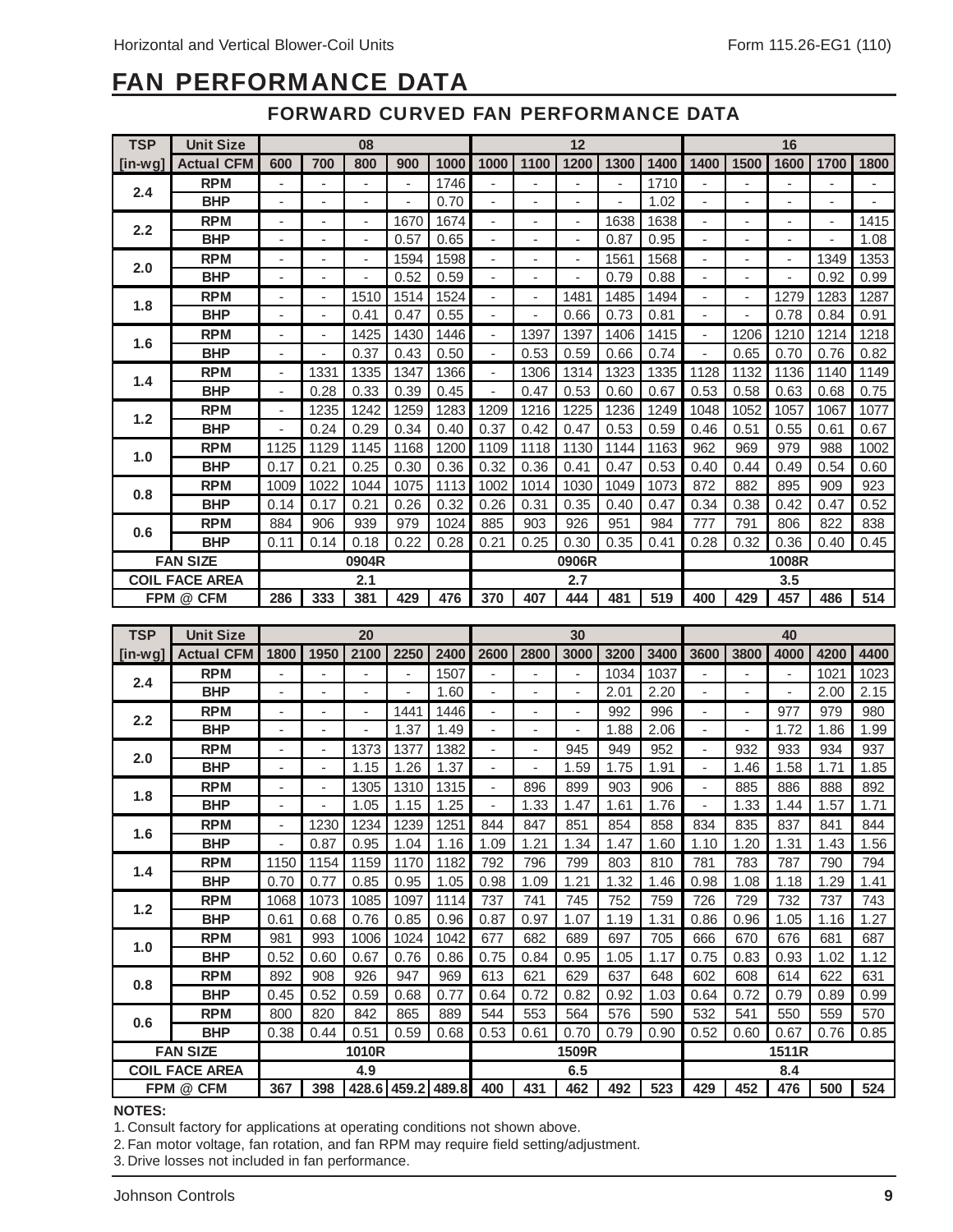### FAN PERFORMANCE CURVES



UNIT SIZE 12 (FAN 0906R)

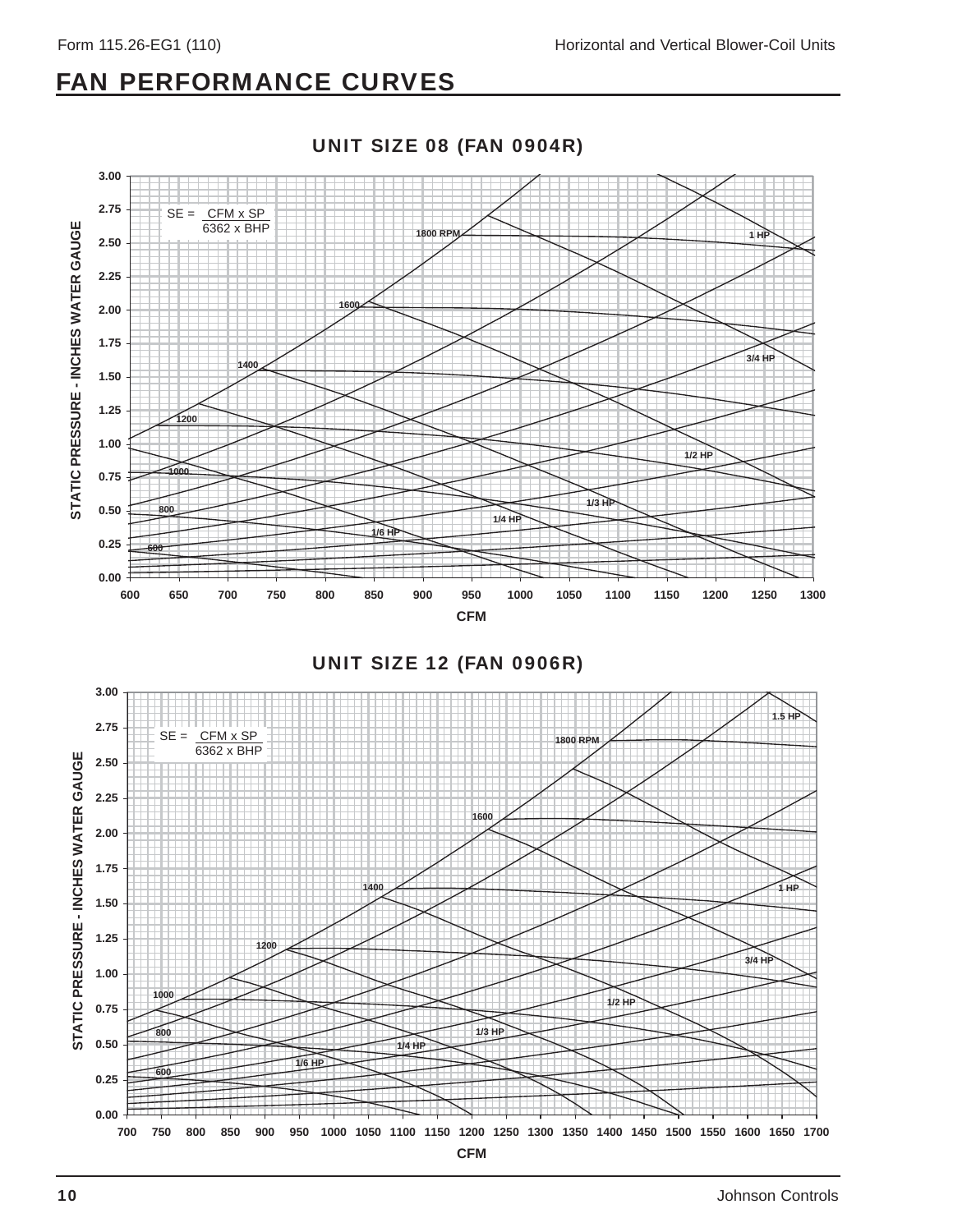### FAN PERFORMANCE CURVES



**1400**

**1300 1400 1500 1600 1700 1800 1900 2000 2100 2200 2300 2400 2500 2600 2700 2800 2900 3000 CFM**

**1/2 HP**

**3/4 HP**

**1 HP**

**1.5 HP**

**2 HP**

UNIT SIZE 16 (FAN 1008R)

**600**

**800**

**1000**

**1/6 HP**

**1200**

**1/4 HP**

**1/3 HP**

**0.00**

**0.25**

**0.50**

**0.75**

**1.00**

**1.25**

**1.50**

**STATIC PRESSURE - INCHES WATER GAUGE**

STATIC PRESSURE - INCHES WATER GAUGE

**1.75**

**2.00**

**2.25**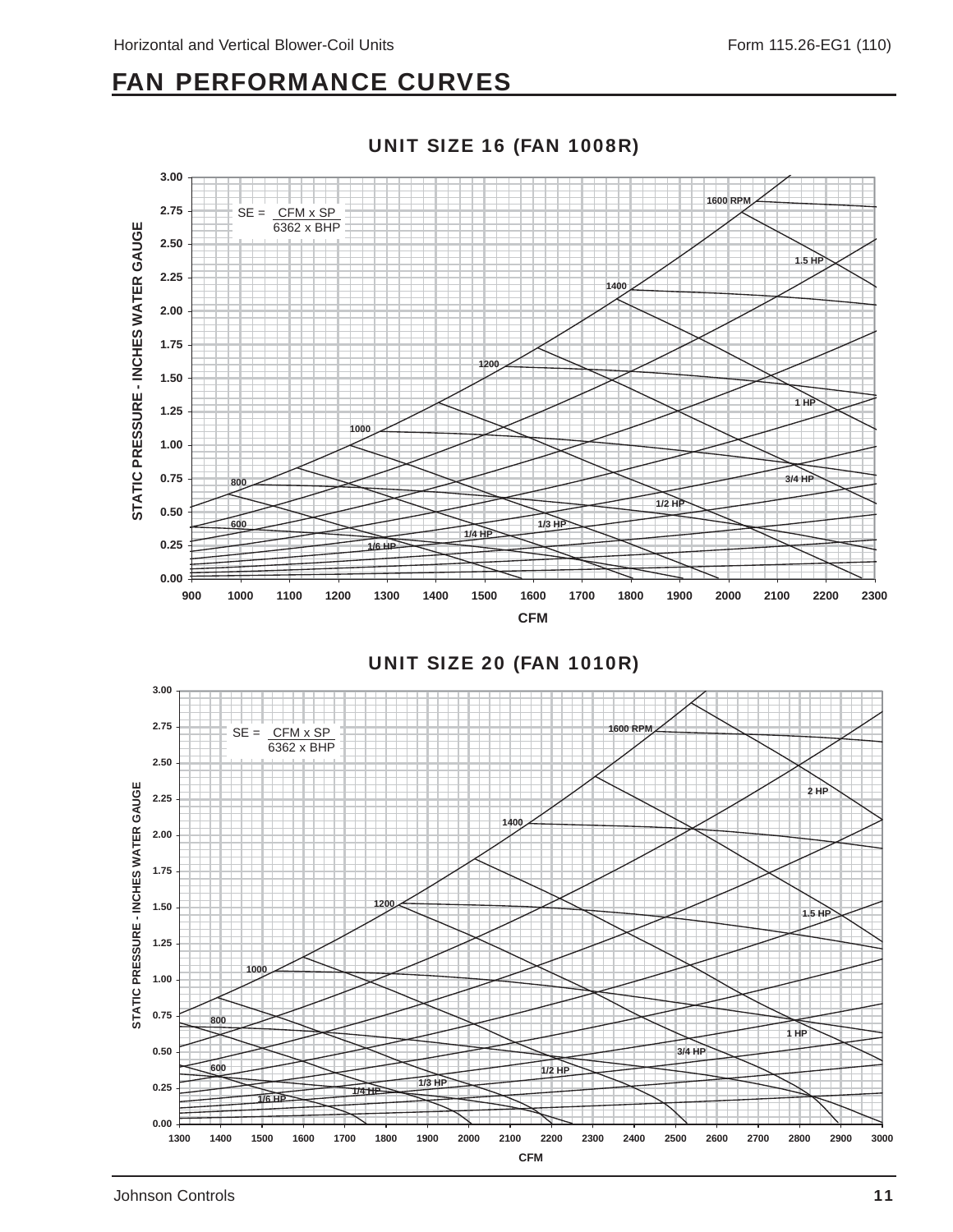### FAN PERFORMANCE CURVES

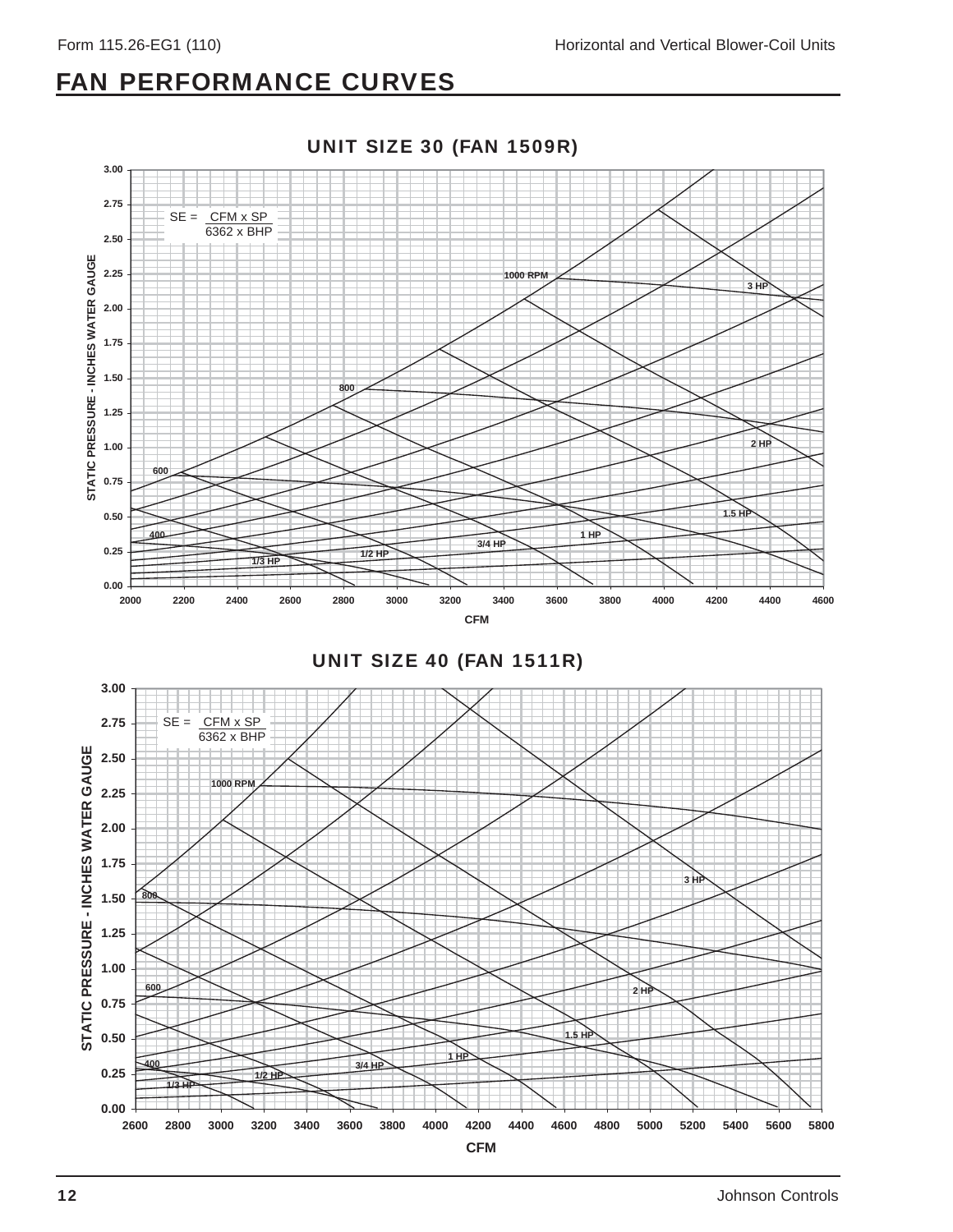MODEL AHI/AVI, BLOW THRU ELECTRIC HEAT Drawings are not to scale and are not for installation purposes.



#### **NOTES:**

- 1. All dimensions are inches [millimeters]. All dimensions are ±1/4" [6mm]. Metric values are soft conversion.
- 2. Motor/drive location may be specified Left or Right Hand. Standard control enclosure location matches motor/drive position.
- 3. Provide sufficient clearance to permit access to controls and comply with applicable codes and ordinances.
- 4. Available for horizontal discharge only.

### BT BLOW THRU ELECTRIC HEAT **SECTION**

| <b>UNIT</b><br><b>SIZE</b> | н          | W          | Weight<br>lbs [kg] |
|----------------------------|------------|------------|--------------------|
| 08                         | $11 - 7/8$ | $8 - 7/8$  | 42                 |
|                            | [302]      | $[225]$    | [19]               |
| 12                         | $11 - 7/8$ | $8 - 7/8$  | 42                 |
|                            | $[302]$    | $[225$     | [19]               |
| 16                         | 12         | $10 - 7/8$ | 42                 |
|                            | [305]      | $[278]$    | [19]               |
| 20                         | 12         | $13 - 7/8$ | 50                 |
|                            | [305]      | [352]      | [23]               |
| 30                         | $16 - 5/8$ | $13 - 7/8$ | 55                 |
|                            | [422]      | [352]      | $[25]$             |
| 40                         | $16 - 5/8$ | $15 - 5/8$ | 55                 |
|                            | [422]      | [397]      | [25]               |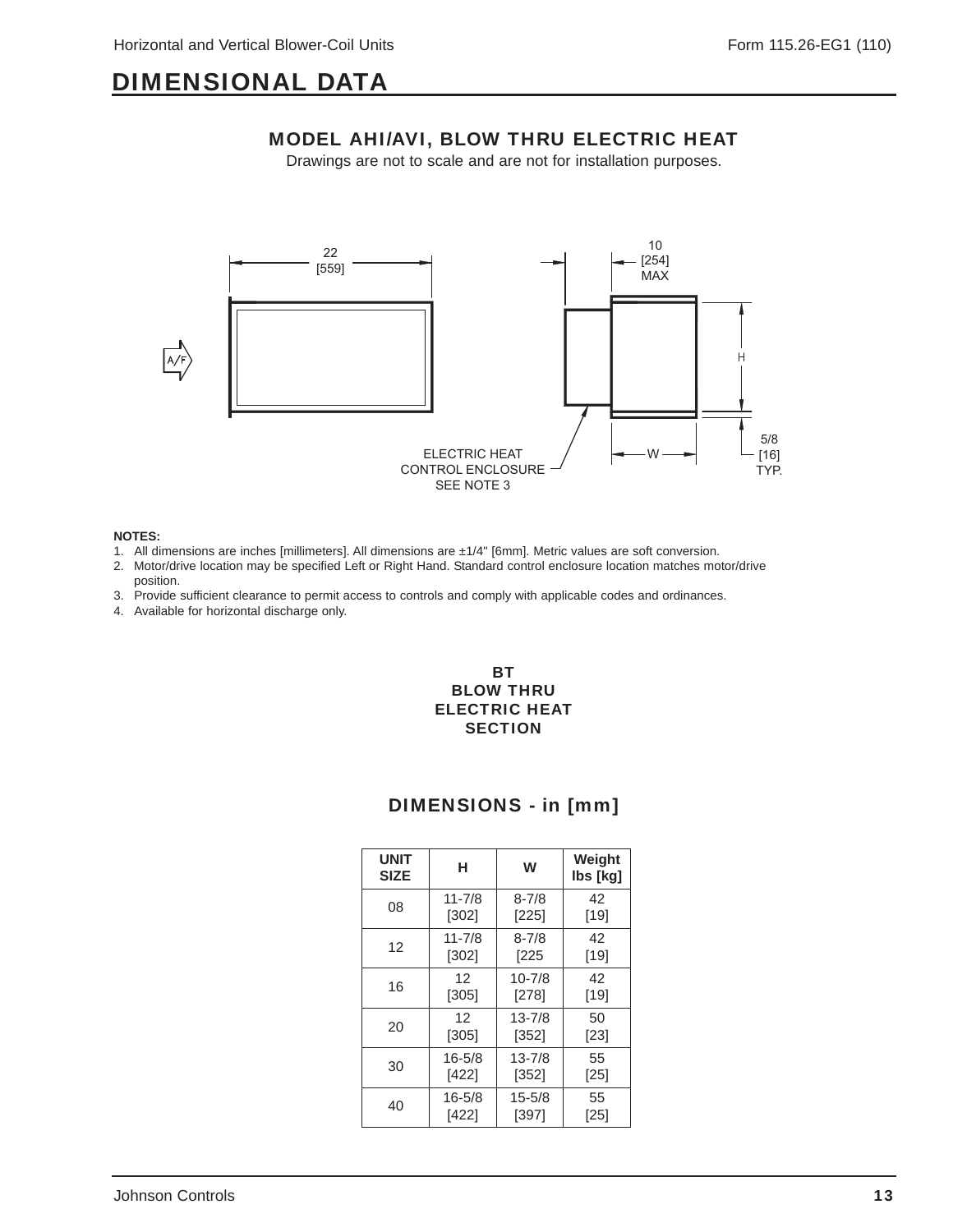### MODEL AHI, DISCHARGE ARRANGEMENT 3

Drawings are not to scale and are not for installation purposes.



- 1. All dimensions are lnches [millimeters].<br>All dimensions are  $\pm 1/4$ " [6mm]. Metric values are soft conversion.
- 2. Right hand unit shown, left hand unit opposite. Motor/drive location may be specified Left or Right Hand. Standard control enclosure location matches motor/drive position.
- 3. Provide sufficient clearance to permit access to controls and comply with applicable codes and ordinances.
- 4. See drawing FR-001-J for filter rack details.
- 5. Base rail is optional on the base unit. See drawing BR-001-J. Base rails must be used with mixing box.
- 6. See coil connection detail drawings for coil connection sizes and locations.



**TOP VIEW** 





#### **SIDE VIEWS**

| <b>SIZE</b> | <b>FAN SIZE</b>    |        | W       | н     | C       | D          | Е         | F          | G          | J           |
|-------------|--------------------|--------|---------|-------|---------|------------|-----------|------------|------------|-------------|
| 08          | 9 X 4              | 40     | 30      | 21    | 16      | 20         | 5         | $10 - 1/4$ | $6 - 7/8$  | $11 - 9/16$ |
|             | [229 X 102]        | [1016] | [762]   | [533] | [406]   | [508]      | [127]     | [260]      | [175]      | [294]       |
| 12          | 9X6                | 40     | 36      | 21    | 16      | 25         | $5 - 1/2$ | $11 - 1/4$ | $8 - 1/4$  | $13 - 7/8$  |
|             | [229 X 152]        | [1016] | $[914]$ | [533] | $[406]$ | [635]      | [140]     | [286]      | [210]      | $[352]$     |
| 16          | $10 \times 8$      | 40     | 44      | 21    | 16      | $39 - 1/2$ | $2 - 1/4$ | $11 - 3/8$ | $10 - 1/4$ | $16 - 7/8$  |
|             | [254 X 203]        | [1016] | [1118]  | [533] | [406]   | [1003]     | $[57]$    | [289]      | [260]      | [429]       |
| 20          | $10 \times 10$     | 40     | 50      | 21    | 16      | $44 - 1/2$ | $2 - 3/4$ | $11 - 3/8$ | $13 - 1/4$ | $18 - 3/8$  |
|             | $[254 \times 254]$ | [1016] | [1270]  | [533] | [406]   | [1130]     | [70]      | [289]      | [337]      | [467]       |
| 30          | $15 \times 9$      | 46     | 59      | 30    | 25      | 51         | 4         | 16         | $13 - 1/4$ | $22 - 7/8$  |
|             | [381 X 229]        | [1168] | [1499]  | [762] | [635]   | [1295]     | [102]     | $[406]$    | [337]      | [581]       |
| 40          | 15 X 11            | 46     | 68      | 30    | 25      | 59         | $4 - 1/2$ | 16         | 15         | $26 - 1/2$  |
|             | [381 X 279]        | [1168] | [1727]  | [762] | [635]   | [1499]     | [114]     | [406]      | [381]      | [673]       |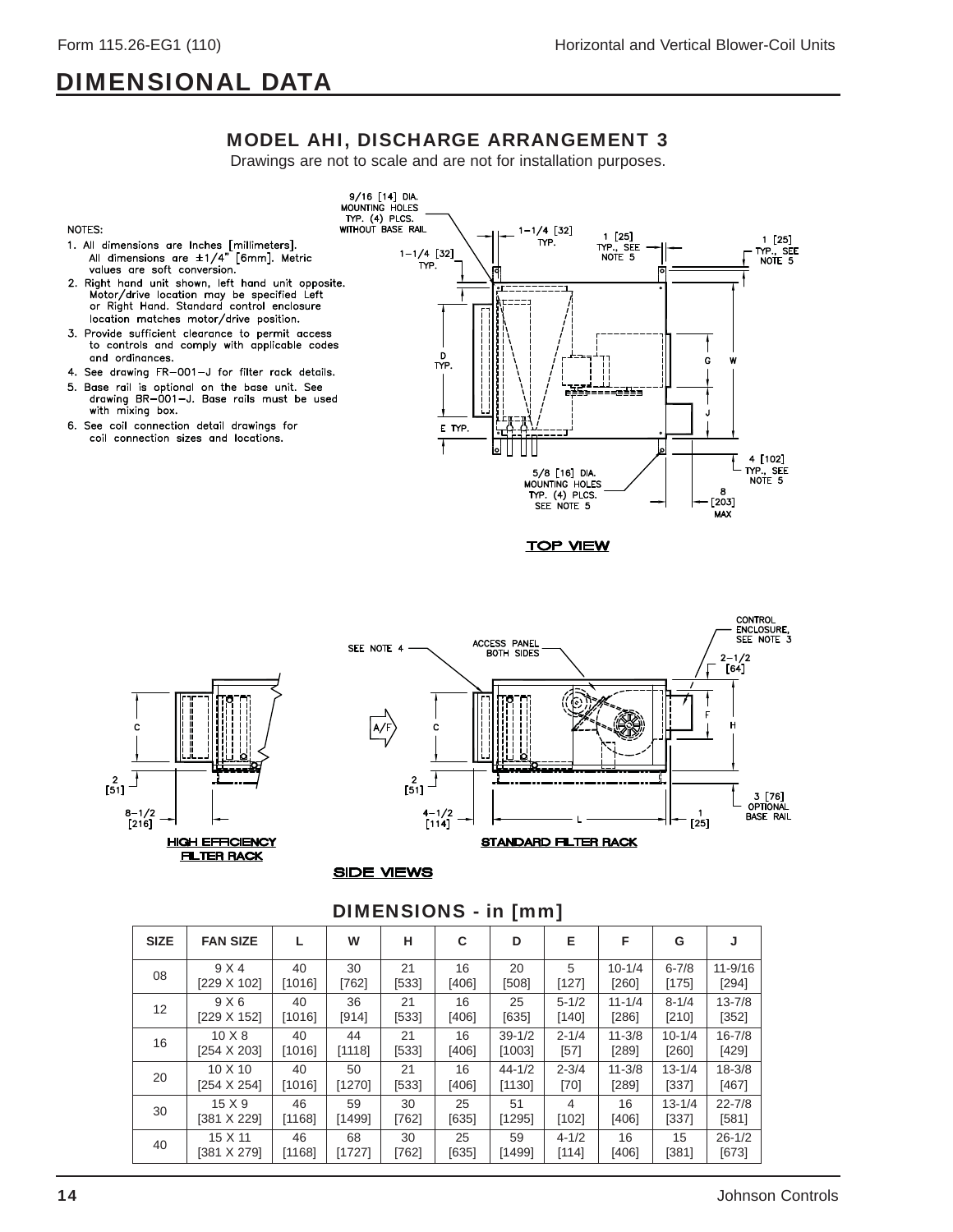### MODEL AVI, DISCHARGE ARRANGEMENT 2

Drawings are not to scale and are not for installation purposes.

#### NOTES:

- 1. All dimensions are Inches [millimeters].<br>All dimensions are  $\pm 1/4$ " [6mm]. Metric<br>values are soft conversion.
- 2. Right hand unit shown, left hand unit opposite.<br>Motor/drive location may be specified Left<br>or Right Hand. Standard control enclosure location matches motor/drive position.
- 3. Provide sufficient clearance to permit access to controls and comply with applicable codes and ordinances.
- 4. Flat filter rack may be located at unit<br>inlet as required. See drawing FR-001-J for filter rack details.
- 5. Base rail is optional on the base unit. See<br>drawing BR-001-J. Base rails must be used with mixing box.
- 6. See coil connection detail drawings for coil connection sizes and locations.





### $\mathbf c$  $\frac{2}{51}$  $8 - 1/2$  $[216]$ **HIGH EFFICIENCY FILTER RACK**

**SIDE VIEWS** 

| <b>SIZE</b>       | <b>FAN SIZE</b>    |       | W      | н      | C       | D          | Е         | F          | G          | J           |
|-------------------|--------------------|-------|--------|--------|---------|------------|-----------|------------|------------|-------------|
| 08                | 9 X 4              | 24    | 30     | 44     | 16      | 20         | 5         | $10 - 1/4$ | $6 - 7/8$  | $11 - 9/16$ |
|                   | [229 X 102]        | [610] | [762]  | [1118] | $[406]$ | [508]      | [127]     | [260]      | [175]      | [294]       |
| $12 \overline{ }$ | 9 X 6              | 24    | 36     | 44     | 16      | 25         | $5 - 1/2$ | $11 - 1/4$ | $8 - 1/4$  | $13 - 7/8$  |
|                   | [229 X 152]        | [610] | [914]  | [1118] | $[406]$ | [635]      | [140]     | $[286]$    | [210]      | [352]       |
| 16                | $10 \times 8$      | 24    | 44     | 44     | 16      | $39 - 1/2$ | $2 - 1/4$ | $13 - 1/2$ | $10 - 1/4$ | $16 - 7/8$  |
|                   | [254 X 203]        | [610] | [1118] | [1118] | [406]   | [1003]     | $[57]$    | [343]      | [260]      | [429]       |
| 20                | $10 \times 10$     | 30    | 50     | 50     | 16      | $44 - 1/2$ | $2 - 3/4$ | $13 - 1/2$ | $13 - 1/4$ | $18 - 3/8$  |
|                   | $[254 \times 254]$ | [610] | [1270] | [1270] | [406]   | [1130]     | $[70]$    | [343]      | [337]      | [467]       |
| 30                | $15 \times 9$      | 30    | 59     | 56     | 25      | 51         | 4         | 16         | $13 - 1/4$ | $22 - 7/8$  |
|                   | [381 X 229]        | [762] | [1499] | [1422] | [635]   | [1295]     | [102]     | [406]      | [337]      | [581]       |
| 40                | 15 X 11            | 30    | 68     | 59     | 25      | 59         | $4 - 1/2$ | 16         | 15         | $26 - 1/2$  |
|                   | [381 X 279]        | [762] | [1727] | [1499] | [635]   | [1499]     | [114]     | [406]      | [381]      | [673]       |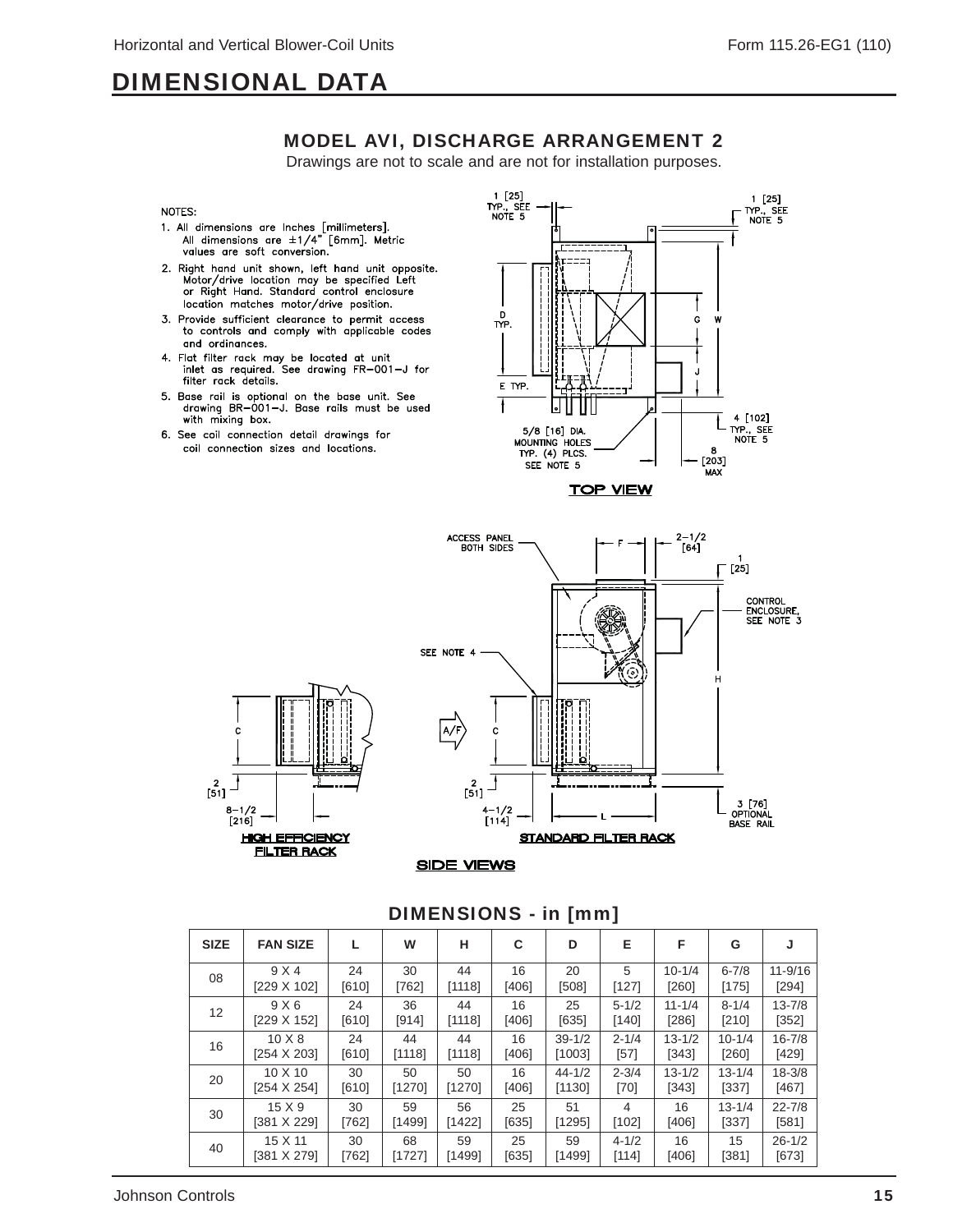



#### **NOTES:**

- 1. All dimensions are inches [millimeters]. All dimensions are ±1/4" [6mm]. Metric values are soft conversion.
- 2. Damper drive rods are internal, located on both sides of unit.
- 3. Mixing box includes space for standard flat filter rack.
- 4. See drawing BR-001. Base rails are including with mixing box.

| <b>UNIT</b><br><b>SIZE</b> | н       | W      | A       | в       | С              | D       |
|----------------------------|---------|--------|---------|---------|----------------|---------|
| 08                         | 21      | 30     | 9       | 18      | 6              | 18      |
|                            | [533]   | [762]  | [229]   | [457]   | [152]          | [457]   |
| 12                         | 21      | 36     | 9       | 24      | 6              | 18      |
|                            | [533]   | [914]  | $[229]$ | [610]   | [152]          | [457]   |
| 16                         | 21      | 44     | 9       | 30      | 7              | 18      |
|                            | $[533]$ | [1118] | $[229]$ | $[762]$ | [178]          | [457]   |
| 20                         | 21      | 50     | 12      | 36      | $\overline{7}$ | 21      |
|                            | [533]   | [1270] | [305]   | [914]   | [178]          | [533]   |
| 30                         | 30      | 59     | 12      | 45      | 7              | 21      |
|                            | $[762]$ | [1499] | $[305]$ | [1143]  | [178]          | $[533]$ |
| 40                         | 30      | 68     | 15      | 48      | 10             | 24      |
|                            | $[762]$ | [1727] | [381]   | [1219]  | [254]          | [610]   |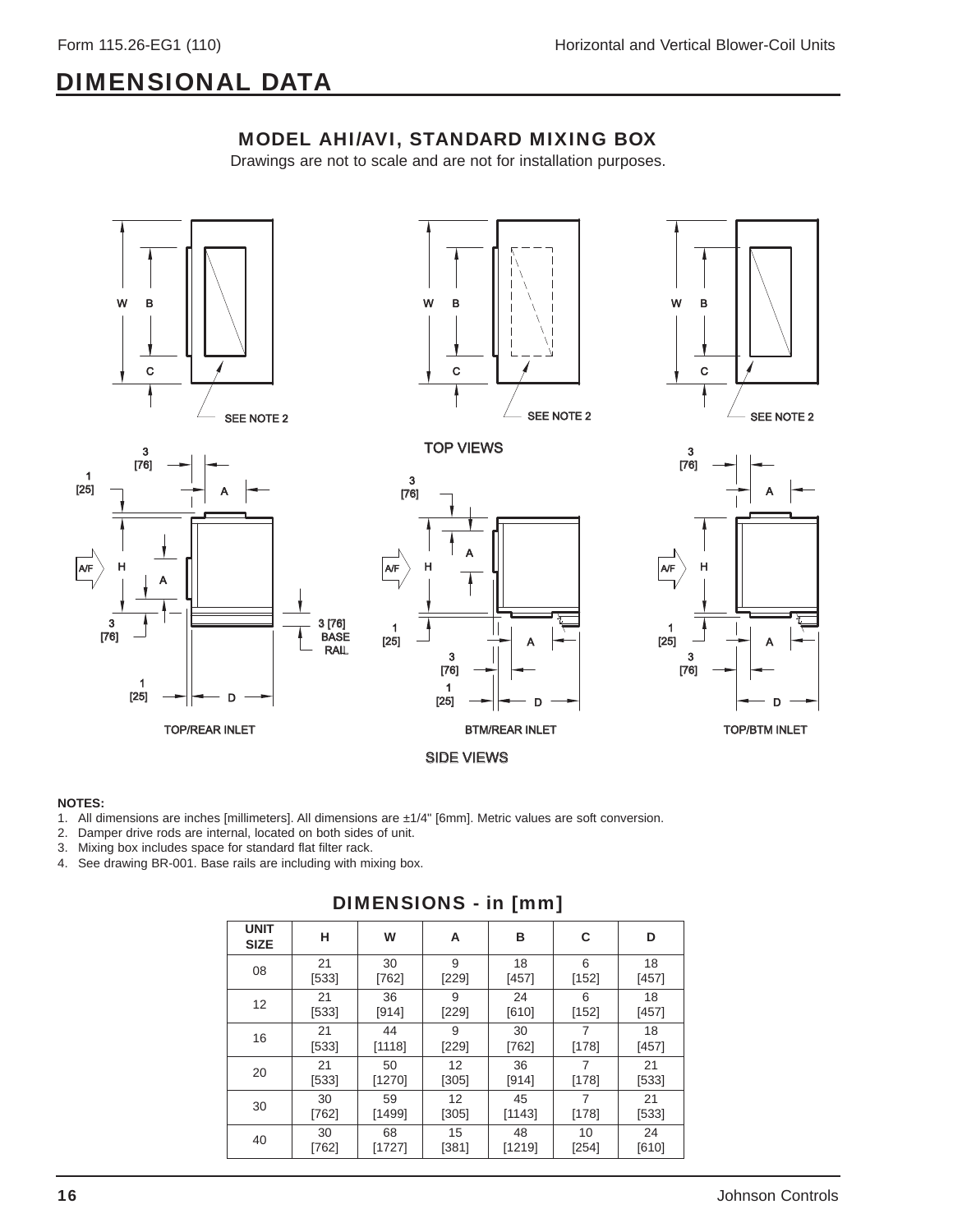MODEL AHI/AVI, STANDARD FLAT FILTER RACK Drawings are not to scale and are not for installation purposes.





**STANDARD** 

### DIMENSIONS - in [mm]

| <b>UNIT</b><br><b>SIZE</b> | A             | в                    | С             | <b>QTY &amp; SIZE FILTERS</b>      |
|----------------------------|---------------|----------------------|---------------|------------------------------------|
| 08                         | 16<br>$[406]$ | 20<br>[508]          | 20<br>[508]   | (1) 16 X 20                        |
| 12                         | 16<br>$[406]$ | 25<br>[635]          | 25<br>[635]   | $(1)$ 16 X 25                      |
| 16                         | 16<br>$[406]$ | $39 - 1/2$<br>[1003] | 20<br>[508]   | $(2)$ 16 $X$ 20                    |
| 20                         | 16<br>$[406]$ | $44 - 1/2$<br>[1130] | 25<br>[635]   | (1) 16 X 20<br>(1) 16 X 25         |
| 30                         | 25<br>$[635]$ | 51<br>[1295]         | 25<br>$[635]$ | $(2)$ 16 $X$ 25<br>$(1)$ 20 $X$ 25 |
| 40                         | 25<br>[635]   | 59<br>[1499]         | 25<br>[635]   | $(3)$ 20 $\times$ 25               |

**NOTES:**

- 1. All dimensions are inches [millimeters]. All dimensions are ±1/4" [6mm]. Metric values are soft conversion.
- 2. Flat filter rack may be located at unit inlet as required.
- 3. Standard rack will accept nominal 1" or 2" thick filters.
- 4. 1" duct connections space provided on entering side of rack for connection of field ductwork.
- 5. Hinged cover provided in both sides of externally mounted filter racks. Internal standard filter racks have pivoting bar type filter retainer.
- 6. See individual unit submittal drawings for location of filter rack on unit.
- 7. High efficiency rack will accept nominal 2" and/or 4" thick filters.
- 8. High efficiency rack not available with mixing box option.

## UNIT DISCHARGE OPTIONS

### MODEL H (HORIZONTAL) MODEL V (VERTICAL)



**ARRANGEMENT 1** 



**ARRANGEMENT 2** 



#### **NOTES:**

- 1. Refer to Dimensional Data for unit dimensions.
- 2. All drawings subject to change without prior notice.
- 3. Electric heaters are available in fan arrangement 3 and 4 only.







**ARRANGEMENT 1 ARRANGEMENT 2**



**ARRANGEMENT 3 ARRANGEMENT 7**

Johnson Controls 17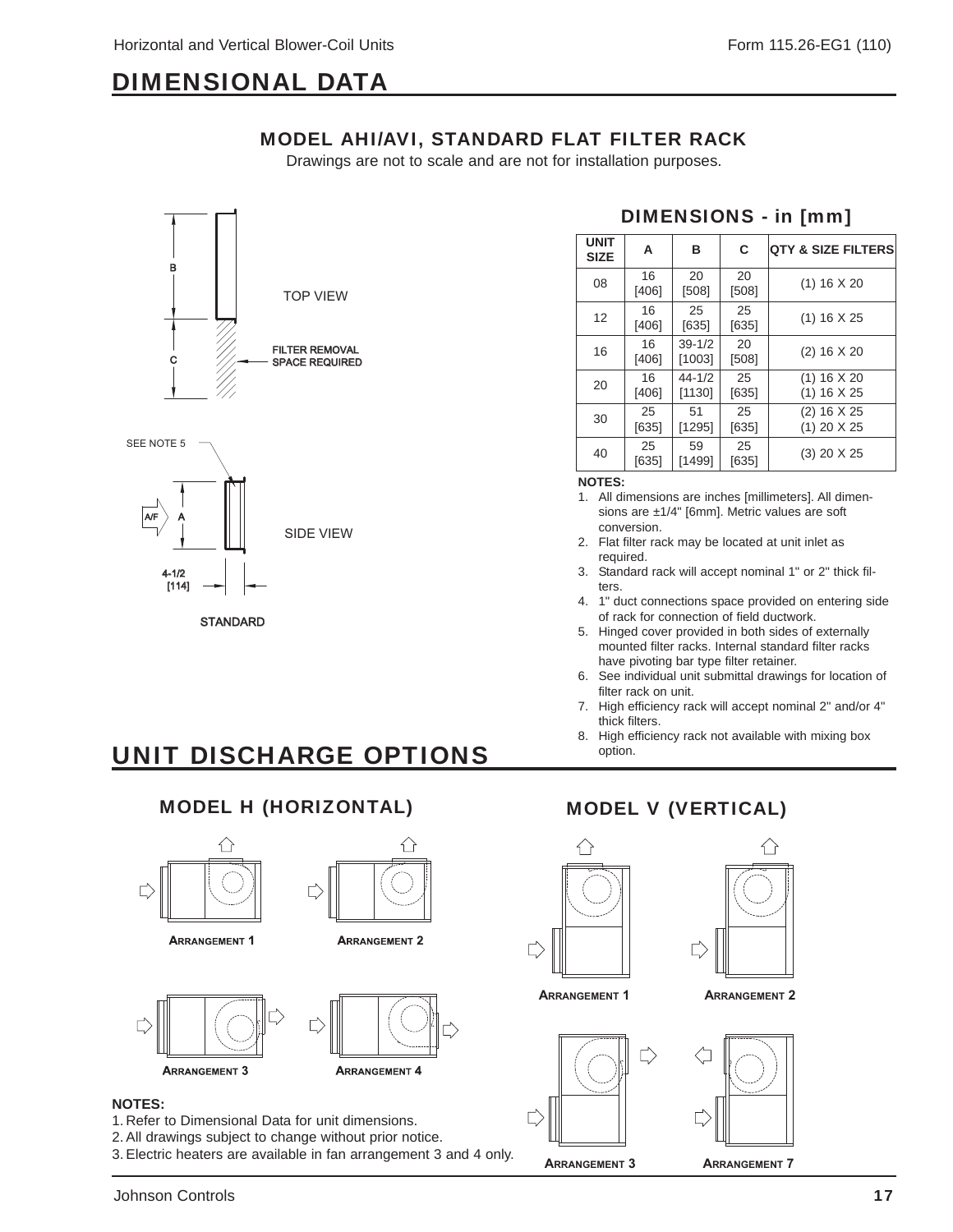### ELECTRICAL & WEIGHT DATA

|                   | <b>MAXIMUM MOTOR AMPERAGE</b> |                          |                          |                          |       |       |       |       |  |  |
|-------------------|-------------------------------|--------------------------|--------------------------|--------------------------|-------|-------|-------|-------|--|--|
| <b>HORSEPOWER</b> | <b>VOLTAGE</b>                |                          |                          |                          |       |       |       |       |  |  |
|                   | 115/1                         | 208/1                    | 230/1                    | 277/1                    | 208/3 | 230/3 | 460/3 | 575/3 |  |  |
| 1/3               | 6.3                           | 3.5                      | 3.2                      | 2.6                      | 1.7   | 1.5   | 0.8   |       |  |  |
| 1/2               | 7.8                           | 4.3                      | 3.9                      | 3.6                      | 2.2   | 2.1   | 1.1   | 0.9   |  |  |
| 3/4               | 10.6                          | 5.4                      | 5.3                      | 5.0                      | 3.2   | 3.0   | 1.5   | 1.2   |  |  |
|                   | 15.0                          | 8.3                      | 7.5                      | 5.5                      | 4.0   | 3.6   | 1.8   | 1.4   |  |  |
| 11/2              | $\overline{\phantom{0}}$      | $\overline{\phantom{a}}$ | $\overline{\phantom{a}}$ | $\overline{\phantom{a}}$ | 5.3   | 5.0   | 2.5   | 1.9   |  |  |
| 2                 |                               | $\overline{\phantom{a}}$ | $\overline{\phantom{a}}$ | $\overline{\phantom{a}}$ | 7.0   | 6.4   | 3.2   | 2.5   |  |  |
| 3                 | -                             | $\overline{\phantom{a}}$ | $\overline{\phantom{a}}$ | $\overline{\phantom{a}}$ | 9.1   | 9.0   | 4.5   | 3.2   |  |  |
| 5                 |                               | $\overline{\phantom{a}}$ | $\overline{\phantom{0}}$ | $\overline{\phantom{0}}$ | 14.2  | 12.8  | 6.4   | 5.2   |  |  |

### MOTOR ELECTRICAL DATA

#### **NOTES:**

1. Actual motor nameplate AMPs may vary, but will not exceed values shown.

2. Consult factory for applications requiring special motors.

### UNIT WEIGHT DATA

| <b>COMPONENT</b>                 |             | <b>UNIT SIZE</b> |          |           |           |           |           |  |  |
|----------------------------------|-------------|------------------|----------|-----------|-----------|-----------|-----------|--|--|
|                                  |             | 08               | 12       | 16        | 20        | 30        | 40        |  |  |
| <b>BASE UNIT</b>                 |             | 135 [61]         | 157 [71] | 177 [80]  | 200 [90]  | 290 [131] | 360 [163] |  |  |
| <b>MIXING BOX</b>                |             | 46 [21]          | 54 [24]  | 65 [29]   | 90 [41]   | 105 [46]  | 162 [73]  |  |  |
| <b>BLOW THRU ELECTRIC HEATER</b> |             | 42 [19]          | 42 [19]  | 42 [19]   | 50 [23]   | 55 [25]   | 55 [25]   |  |  |
| <b>COIL</b><br><b>ROWS</b>       | 1 ROW - DRY | 12[5]            | 14 [6]   | 17 [8]    | 21 [10]   | 26 [12]   | $32$ [15] |  |  |
|                                  | 1 ROW - WET | 14 [6]           | 16 [7]   | 20 [9]    | $25$ [11] | $32$ [15] | 41 [19]   |  |  |
|                                  | 2 ROW - DRY | 17 [8]           | 21 [10]  | 26 [12]   | 33[15]    | 42 [19]   | 52 [24]   |  |  |
|                                  | 2 ROW - WET | 21 [10]          | 26 [12]  | $32$ [15] | 42 [19]   | 54 [25]   | 69 [31]   |  |  |
|                                  | 3 ROW - DRY | 23 [10]          | 28 [13]  | 35 [16]   | 45 [20]   | 57 [26]   | 72 [33]   |  |  |
|                                  | 3 ROW - WET | 29 [13]          | 36 [16]  | 44 [20]   | 59 [27]   | 75 [34]   | 95 [43]   |  |  |
|                                  | 4 ROW - DRY | 29 [13]          | 35 [16]  | 44 [20]   | 57 [26]   | 73 [33]   | 91 [41]   |  |  |
|                                  | 4 ROW - WET | $37$ [17]        | 45 [20]  | 56 [25]   | 74 [34]   | 96 [44]   | 121 [55]  |  |  |
|                                  | 6 ROW - DRY | 40 [18]          | 49 [22]  | 62 [28]   | 81 [37]   | 104 [47]  | 132 [60]  |  |  |
|                                  | 6 ROW - WET | 52 [24]          | 64 [29]  | 81 [37]   | 106 [48]  | 138 [63]  | 178 [81]  |  |  |

**NOTE:** Unit weight data is shipping weight in pounds [kilograms].

### MOTOR/DRIVE WEIGHT DATA

|                     | <b>MOTOR HP</b> |         |         |         |                          |         |              |         |  |
|---------------------|-----------------|---------|---------|---------|--------------------------|---------|--------------|---------|--|
| <b>TYPE</b>         | 1/3             | 1/2     | 3/4     |         | 11/2                     |         | u            |         |  |
| <b>SINGLE PHASE</b> | 37 [17]         | 37 [17] | 45 [20] | 47 [21] | $\overline{\phantom{m}}$ | --      | $-$          | --      |  |
| <b>THREE PHASE</b>  | 34 [15]         | 34 [15] | 40 [18] | 43 [20] | 46 [21'                  | 53 [24] | $[37]$<br>81 | 94 [43] |  |

#### **NOTES:**

1. Includes motor, pulleys, belts, and motor base.

2. Motor/drive weight data is shipping weight in pounds [kilograms].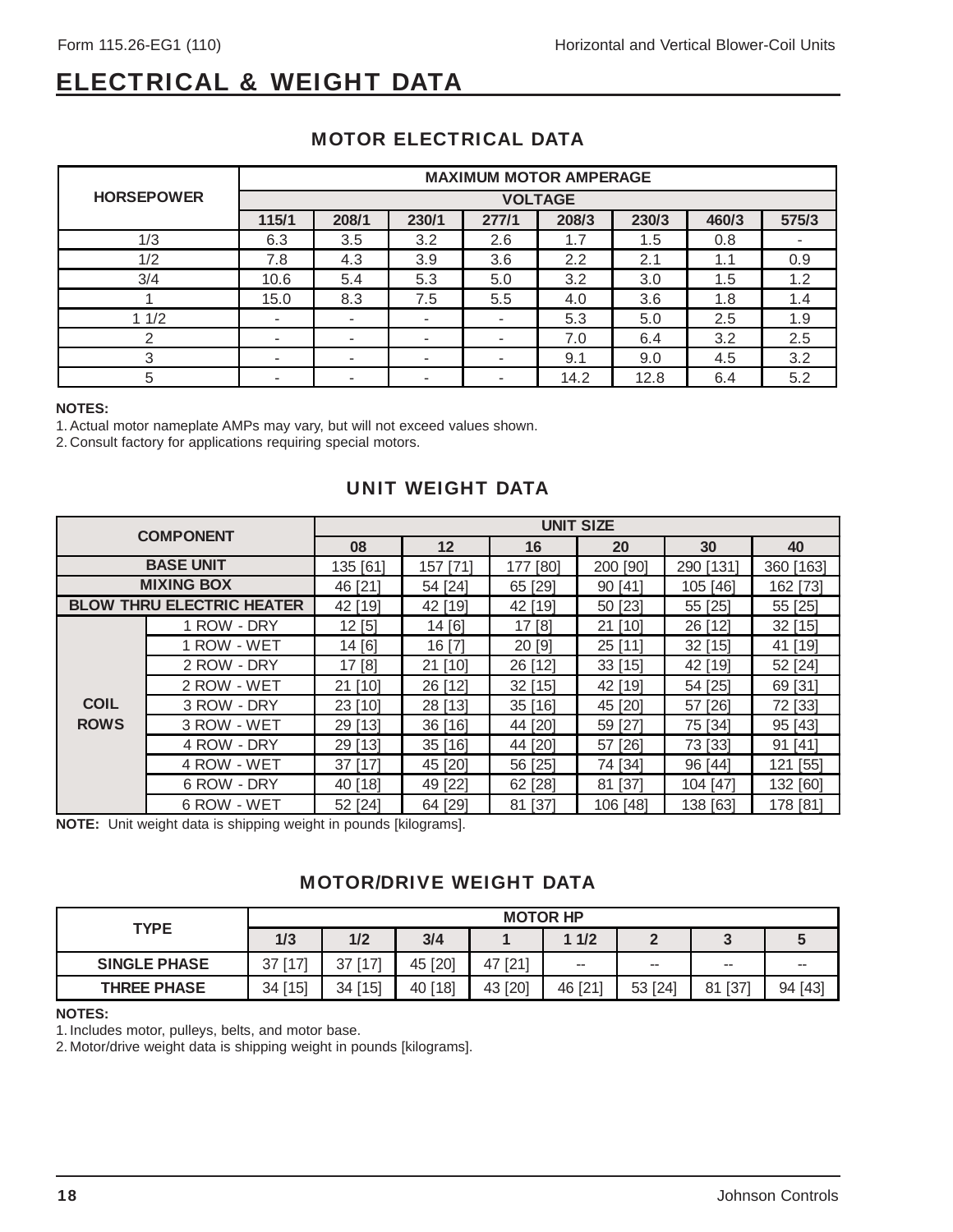### GUIDE SPECIFICATIONS

### GENERAL

Furnish and install Johnson Controls Model AHI & AVI Belt Drive Blower Coil Units where indicated on the plans and specifications. Units shall be completely factory assembled and tested and shipped as one piece except where noted.

All units shall be capable of meeting or exceeding the scheduled capacities for cooling, heating and air delivery. All unit dimensions for each model and size shall be considered maximums.

All units shall be of "draw-thru" design with coils, fans, motor/ drive and drain pan completely contained within the unit cabinet.

Electric heat to be in the blow-thru configuration.

Units shall be cETL listed in compliance with UL/ANSI Std. 1995.

All unit coils shall meet or exceed the scheduled cooling and heating capacity, selected and rated in accordance with ARI 410.

### CONSTRUCTION

All units shall be fabricated of minimum 18 gauge galvanized steel, able to withstand a 125 hour salt spray test per ASTM B-117. Panels shall be die-formed "multi-bend" construction for optimum strength and rigidity. All exterior panels shall be (single wall insulated with 1 inch thick fiberglass insulation) (foil faced-insulated with 1" thick, 1.6 pound per cubic foot density scrim reinforced foil faced insulation), rated for a maximum air velocity of 5000 f.p.m. In addition to using adhesive complying with NFPA 90A, the insulation shall incorporate a secondary mechanical fastener attached to the unit casing wall (weld pin). Adhesive as the only method of fastening the insulation to the casing is not acceptable. Maximum thermal conductivity shall be 0.24. Insulation must meet all requirements of ASTM C1071 (including C665), UL181 for erosion, and carry a 25/50 rating for flame spread/smoke developed per ASTM E-84, UL723 and NFPA 90A. All units shall have minimum 1" duct collars on discharge and return.

All access panels shall be fully insulated and attached with (standard) (hinged with lift and turn) fasteners on at least two opposite sides. No single access panel shall be larger than 30" x 36" for safety and ease of handling. No coil or drain piping or electrical connections shall pass through any access panel.

Each unit shall be furnished with a one-piece heavy gauge (IAQ galvanized steel) (IAQ stainless steel) (galvanized steel) drain pan with welded corner construction.

All units shall be provided with 9/16" diameter hanger rod holes in the top and bottom panels for "through-bolt" type suspension installation. (Rubber-in-shear) (Spring) type unit mounting vibration isolators shall be provided by the unit manufacturer.

### FAN ASSEMBLY

All units shall be furnished with standard selection double inlet forward curved centrifugal blowers statically and dynamically balanced for smooth operation. All blower wheels shall have two set screws and shall be mounted on solid steel shafting rotating in ball bearings with a minimum design average life (L50) of 100,000 hours. All standard blower assemblies shall have resilient mounted cartridge type permanently lubricated ball bearings.

### FAN MOTOR & DRIVE ASSEMBLY

All fan motors shall be standard NEMA design motors of the horsepower listed in the equipment schedule. All motors shall be 1750 RPM, 60 hertz (ODP) (ODP E+) single speed motors rated for continuous duty. All motors shall be reversible rotation type.

Three phase motors shall be "across-the-line" start type in 56 Frame size up through two horsepower. Three horsepower and larger shall be standard "T" frame with rigid mount.

All motors shall be mounted on an adjustable base.

All motor wiring is to be terminated in a junction box, external to the unit casing.

All fan drive assemblies shall include an adjustable pitch motor pulley, a fixed pitch blower pulley and a standard cross section "V-belt". All fan drives shall be selected at a minimum service factor of 1.2.

#### COILS

All unit coils shall be rated in accordance with ARI 410.

All coils shall be 1/2" O.D. seamless copper tubes with collared aluminum fins. All tubes shall be mechanically expanded to provide an efficient bond between tube and fin. All water coils shall be provided with a manual air vent fitting to allow for coil venting. Valve core type vent fittings shall not be accepted.

All chilled water, hot water, and direct expansion (DX) coils shall have aluminum fins and 0.016" tube wall thickness. All steam coils shall have 0.025" tube wall thickness.